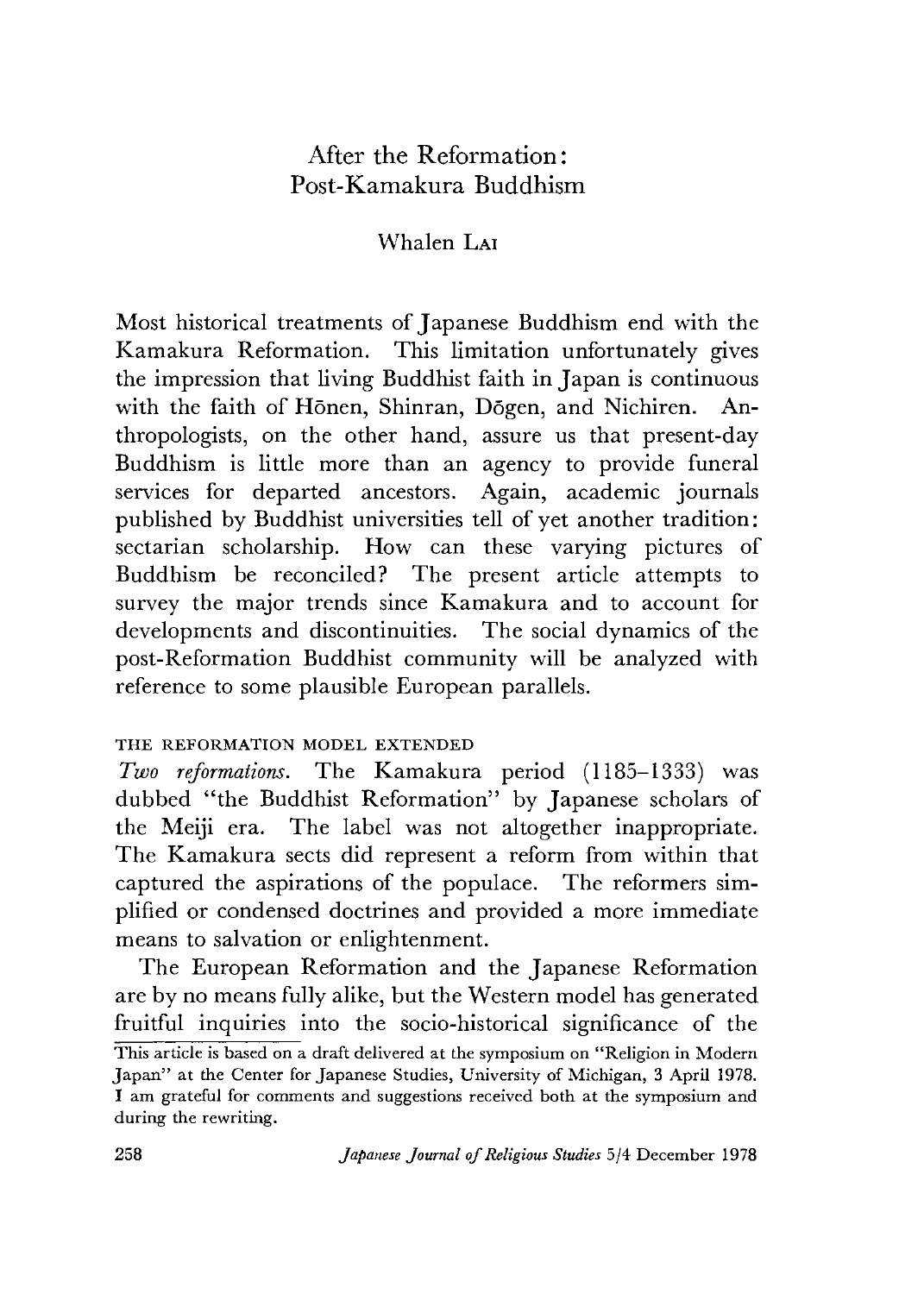Japanese Buddhist sects of the Kamakura period. Can the same model be extended to cover the post-Reformation period? Few have attempted to compare and contrast such formidable histories, so what follows should be considered only a tentative step toward answering this question.

*Divergence and congruence.* One reason the Reformation model has not been applied to the post-Reformation period is that the European and Japanese Reformations manifest a fundamental difference: the European Reformation came at the end of the feudal order that was medieval Christendom, whereas the Kamakura Reformation was a forerunner of the Tokugawa era feudal system that was yet to come. The one was accompanied by the growth of European cities and by the growth of trade and commerce, in a word, the rise of a mercantile middle class. Spiritual independence, exemplified by Luther's discovery of the inner conscience, was reinforced by the socioeconomic independence of the new bourgeoisie and their voluntary contractual associations *{Gesellschaften)*. The other was accompanied by the emergence of village confederations *(go,*  $sh\bar{\theta}$  and the rise of the warrior or samurai class. The religious sense of total dependence or dedication was grafted onto new localized loyalties and blended into the idea of serving the feudal values of natural communities *{kyodotai* or *Gemeinschdften*). This is the big divide between the two post-Reformation cultures.

Despite this difference, there were also trends suggestive of a certain congruence. Both passed through a politically turbulent period of great activity, but later became less active and even conservative. Both developed a new scholasticism that gave rise to a pietistic reaction. Both came under the influence of nineteenth century liberal humanism, but were forced to confront the reality of world war. In Europe, Luther raised the hopes of the German peasantry, but the peasant revolt led by Thomas Miinzer found Luther among its opponents. In writing to the princes against the rebels, Luther set forth the theory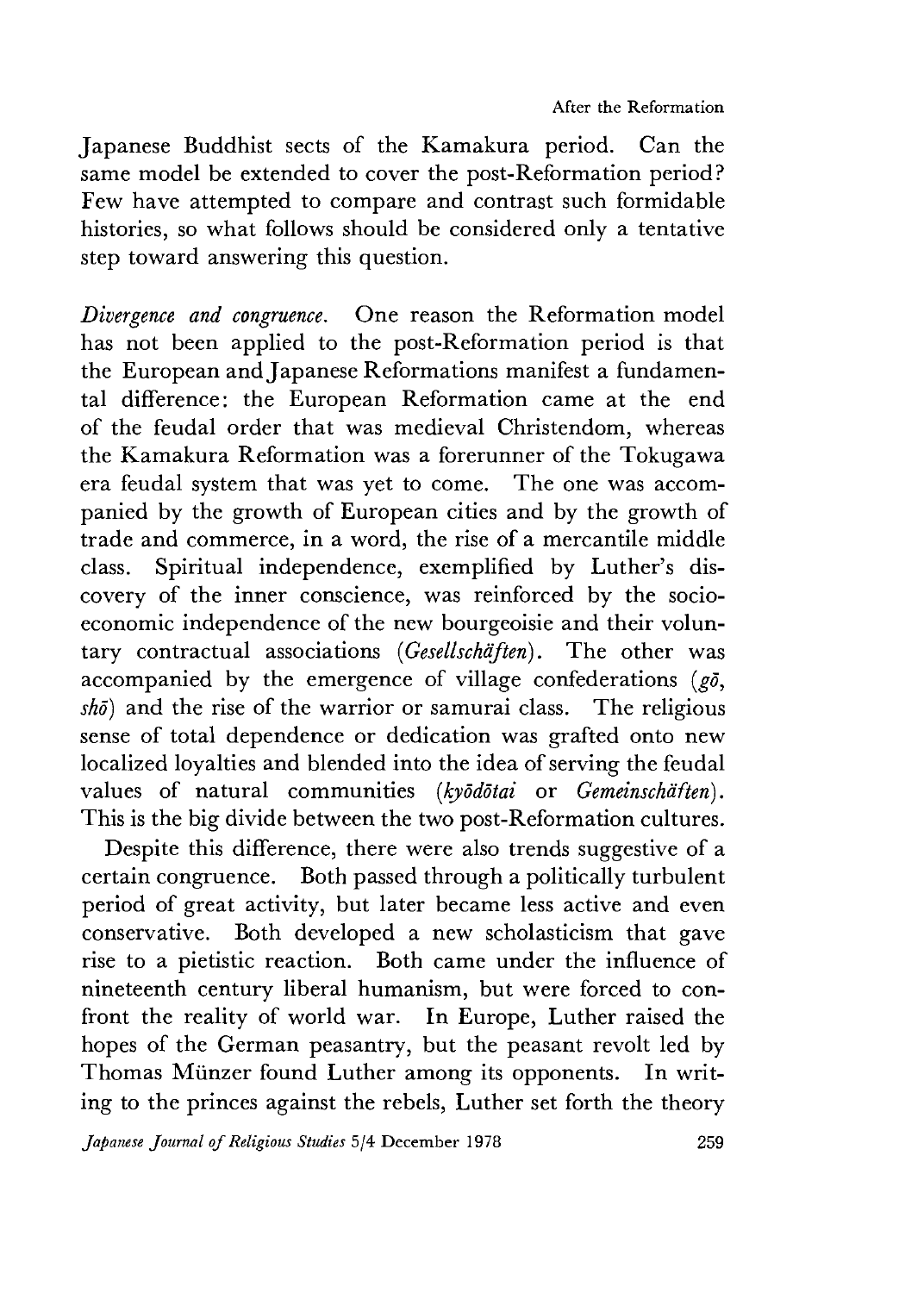of the Two Kingdoms, the religious and the secular, in effect reserving the realm of inner grace and inwardness *(Innigkeit)* to "the religious." Rennyo (1415-1499), chief abbot of Honganji temple (head temple of the Jodo Shinshu or True Sect of the Pure Land), likewise compromised during the heyday of the *ikko ikki*, peasant rebellions carried out under the banner of singleminded faith in Amida Buddha. He too distinguished between *shinjin* ("mind of faith") and  $\bar{a}h\bar{\sigma}$  ("imperial law") and urged the zealots not to violate the latter. Again, Calvinism, after the failure of Cromwell, forsook its theocratic ideals in Europe (not in America), turning its attention instead to the family and to private/civic enterprise. Similarly, the Nichiren sect gave rise to buddhocratic peasant revolts known as *hokke*  $ikki$ , uprisings carried out under the banner of faith in the Lotus Sutra, but this buddhocratic militancy was likewise trimmed in the seventeenth century. In the intellectual realm, Luther was followed by Melanchthon and the development of a "Protestant scholasticism." Reacting to this scholasticism and its rationalist bias was the pietist movement of the eighteenth century. The Methodists, for example, spearheaded an emotional piety directed to the poorer workers of eighteenth century England. The Japanese counterparts to these phenomena and to liberal Christianity will be documented later. Though East and West are often presented as quite different (as indeed they are), I believe that adoption of a European model for the purpose of understanding developments in post-Kamakura Buddhism can be enlightening. Unless necessary to the argument, however, the explicit European counterparts will not be named in the body of this essay.

# IMMEDIATE IMPACT OF KAMAKURA BUDDHISM

*End of the old buddhocracy.* From the time of the Nara period (710-794), Buddhist statecraft or buddhocracy was a norm. In Nara, the major temples and the six schools of Buddhism were effectively under the supervision of the state. This trend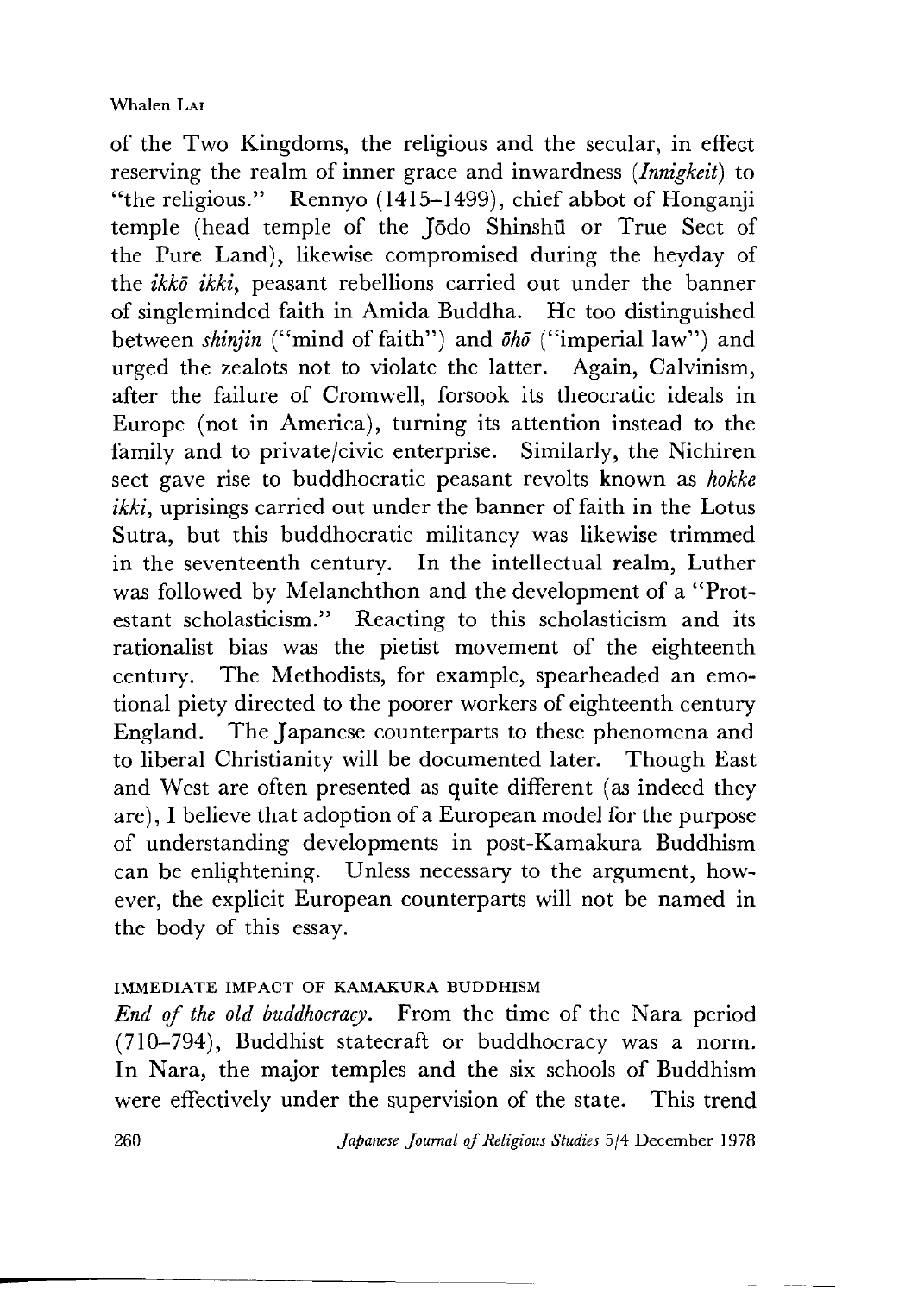continued in the Hcian period (794—1160), though both Tendai and Shingon had relatively more ecclesiastical autonomy than the earlier schools. In late Heian the religious establishment was far from being apolitical, and politics was hardly free of buddhocratic presuppositions. Armed monk soldiers *(sohei)* swarmed down from Mt. Hici with dire warnings of calamities forged by their magic and ritual, and emperors, when it was expedient to do so, would retire in name (the *insei* system) and assume the title of  $h\ddot{\theta}$  or king in the name of the dharma, the cosmic law of Buddhism. Developments like these were enough to make pious men despair and to confirm in their minds the prediction that the *mappo* or "age of the degenerate dharma" was imminent. The *Mappd tomyoki* [Lamplight record concerning the degeneration of the dharma] attributed to Saicho appeared in this period and denounced the evilness of men. So bad were the times that it was thought foolish to expect any monk to lead a pure life in accordance with the monastic precepts. Some reform was inevitable.

In 1175 Honen founded the Jodoshu ("Pure Land Sect") in open defiance of the Nara-Heian law that no sect could be founded without permission from the Ritsu ("monastic precept") sect and from the state. The Jodoshu was banned as illegitimate. The truth of Hōnen's insight, the widespread anxiety of the time, and the conversion of a Hojo lord to the Pure Land faith, however, eventually helped in having the ban lifted. Once the precedent of a separate sect was established, other sects followed, and the unity of religion and politics, held up as ideal since Nara, was destroyed. Kamakura is thought by some to be the most "religious" period in Japanese history, and certainly many of the new ruling class, the samurai, were ardent practitioners of Zen. Structurally, however, the principle of government was gradually becoming detached from the traditional ideal of buddhocracy. Buddhist sanction for governmental rule was no longer deemed necessary. By the time of the Tokugawa period (1603-1867), the de-buddhization of politics was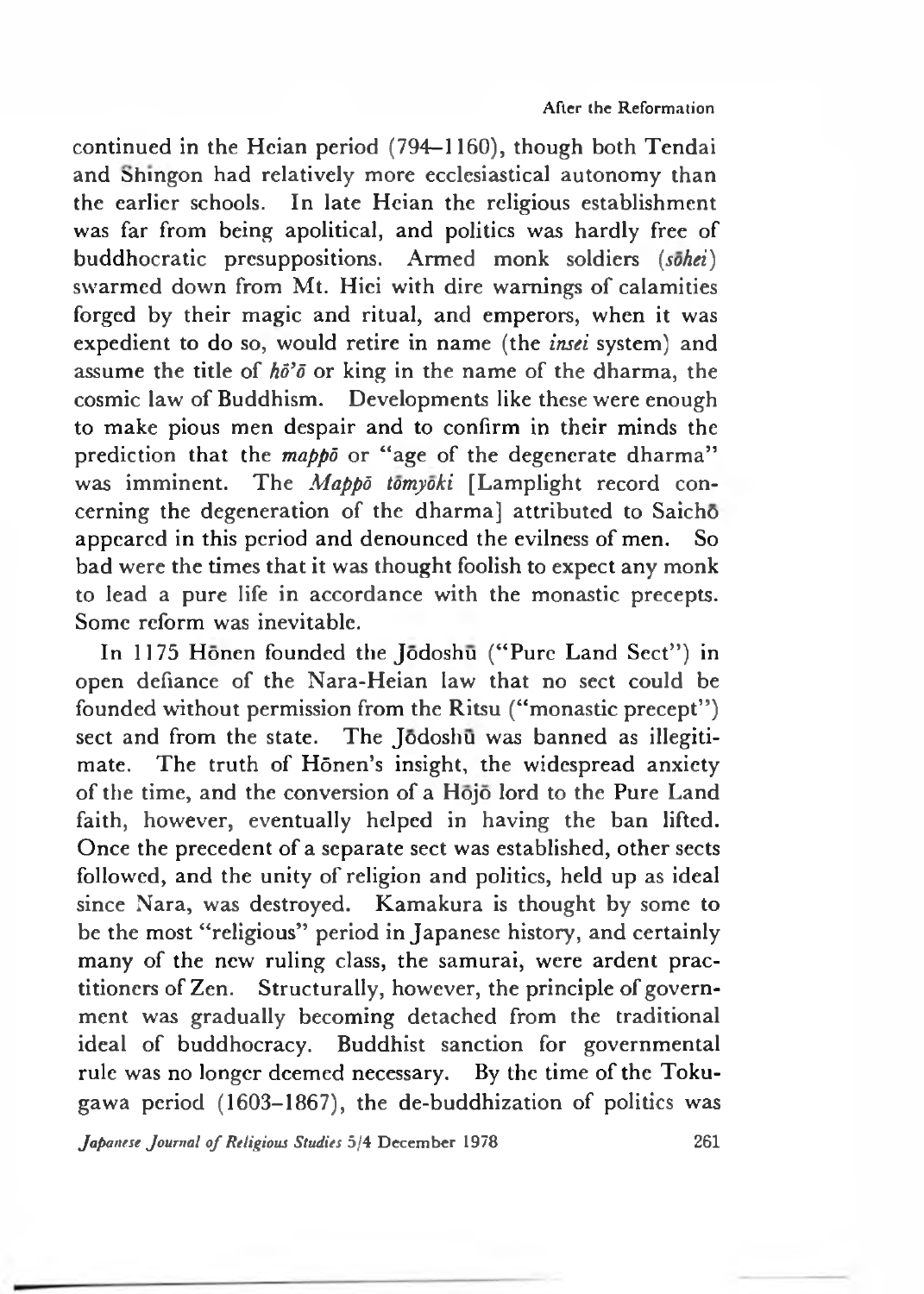complete (Kashiwahara 1969). Modern Europe went through a comparable experience. Secular politics succeeded the religious pageantry of old Christendom.

Honen indirectly instigated the secularization of politics when he denounced this world as corrupt and his period of history as irredeemably lost in darkness. In striving for the Pure Land beyond and throwing himself entirely on the grace of Amida. Honen rejected all this-worldly authority, whether preceptual (the authority of the religious organization) or monarchical (the authority of government). His otherworldliness, however, could only generate new socio-political tensions. When his disciples prided themselves on being the "elect." that is, those saved by the light of Amida while the rest of the world was lost forever in darkness, they invited open criticism. And when Hōnen's disciple Shinran founded the Jōdo Shinshū ("True Sect of the Pure Land"), its call for singleminded devotion *(ikko)* provided fuel to the aspirations of peasants in revolt *{ikki).* Not only did Hōnen create a state of tension between religion and politics, he also destroyed all possibility of a "single *sangha*" or unitary monastic community when he renounced his Tendai ties. The Buddhist "church" suffered first one schism, and then, as sects and subsects proliferated, a series of schisms. For a long while there were conflicts within as well as between sects. The peaceful coexistence found nowadays came later. It is necessary, therefore, to gain a clear perspective on the evolution of the sect.

*The nature of the Japanese sect.* The sect or *shu* as found in Japan is unique. There is nothing quite like it in India or China (Mano 1964). The Japanese sect is a territorial organization characterized by the loyalty with which its adherents support it. It is not a voluntary association based on doctrinal acquiescence or individual experiences of being reborn. Initially, personal piety may have played a key role in its emergence, but eventually, its nature came to be shaped more by certain struc-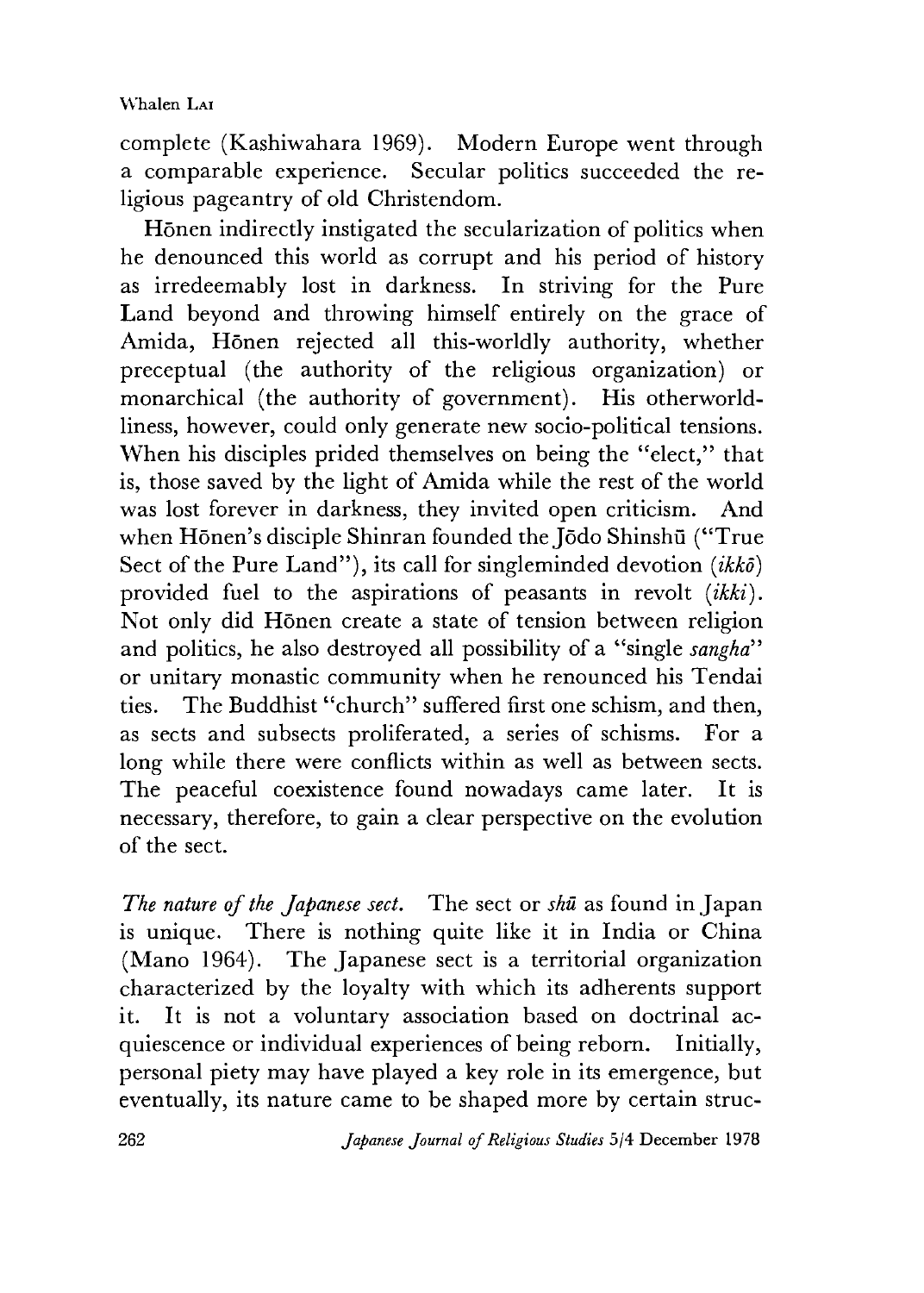tural changes in Japanese society. This transition came about in the following way.

The Kamakura reformers were all individualists. Honen had no teacher. Shinran's reliance on Amida was absolute. Dogen was his own master in more ways than one. Nichiren was a prophet and a lone voice in the wilderness. Up to the time of Honen, Japan produced almost no one who, on religious grounds, dared to stand up to the throne with the spiritual integrity of China's Hui-yüan (Jps., Eon). With Honen, we begin to witness prophetic individuals who withstood traditional authority. Biographies of the founders, for all their embellishments, depict truly individual joy and sorrow, hope and despair —living experiences that speak to one and all.  $\overline{A}$  historic "leap" of being" occurred, it seems, during this period.

The Kamakura Reformation was originally a credal movement. All the founders were men of sublime ideas. There is little doubt that, in the early days, the Kamakura sects were keen on doctrine. Doctrinal defenses were necessary against critics like Myōe  $(1173-1232)$ , a renowned scholar-priest of the tradition-supporting Kegon sect. Ritualism, though central to later piety, was minimal in the beginning. Even human feeling *(ninjd)* could not stand in the way of true understanding. Thus it was that Shinran painfully disowned his son, and that the *Tannisho* [Treatise deploring heresies] came to be written. The early converts were individual converts, that is, persons won through personal appeals made by the founders and their immediate disciples. Such face-to-face encounters, however, could not go beyond a certain natural limit. Just as much of Germany became Lutheran not because of cumulative individual conversions but more because of socio-cultural alliances, so the Kamakura sects eventually came to be built on a foundation broader than that of familiarity with the leaders and their creeds. The history of subsects *{ha)* shows with considerable clarity that regionalism and lineage assumed increasing importance in the formation of particularized loyalties. When this happened,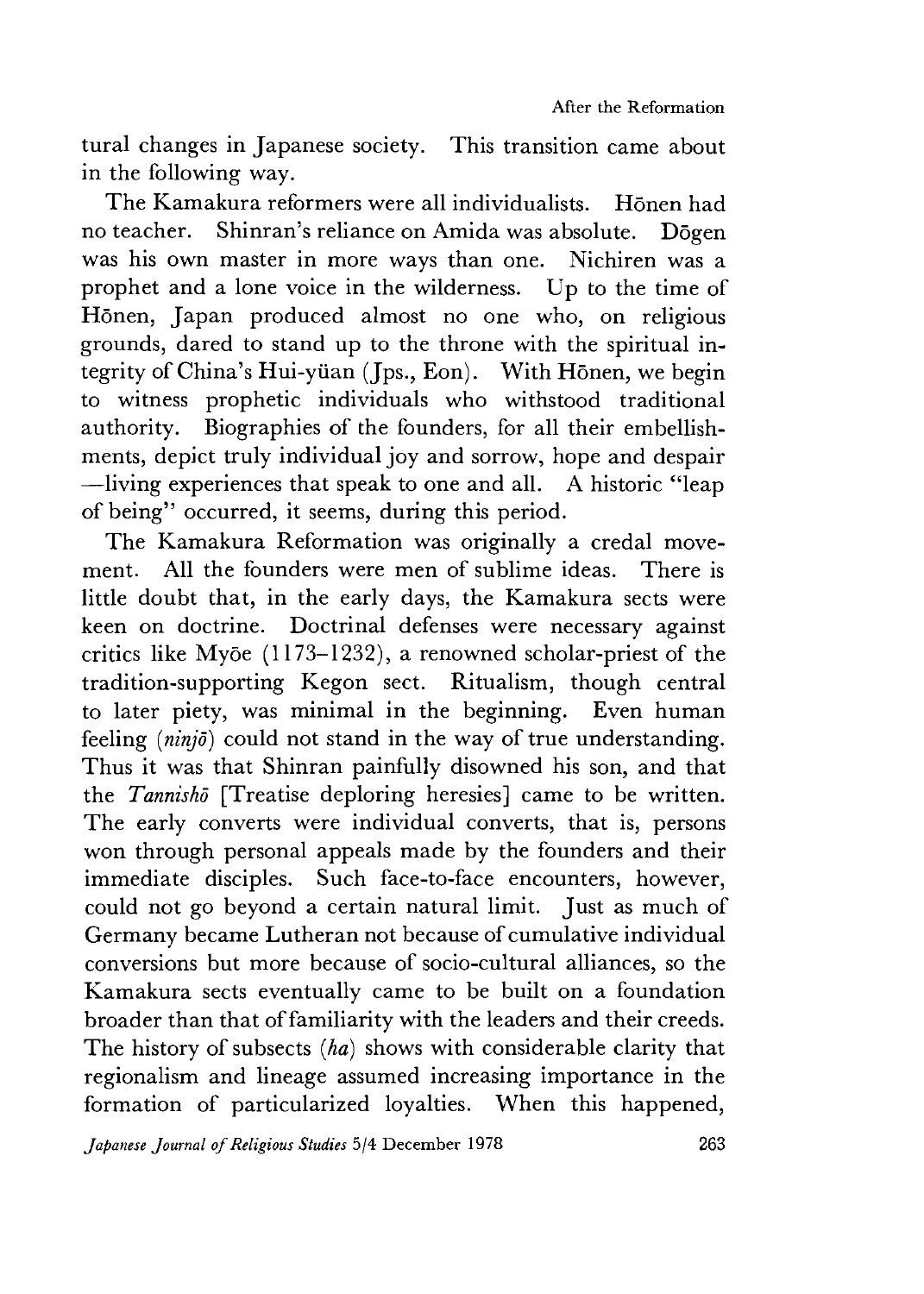it became extremely rare for a person to cross over sect or subsect lines for the sake of belief. Localized loyalty doubtless strengthened the sect as an ongoing organization, but it did so at the cost of undermining the original faith.

Loyalty of a personal kind had already figured strongly in some of the founders. Honen relied on the Chinese Pure Land master Shan-tao (Jps., Zendō). Shinran went so far as to say that he bet his life on what he had learned from Honen, that if he had to go to hell in consequence, he would do so gladly. Personal loyalty to Shinran led in turn to the splitting off of the Jodo Shinshu from the Jodoshu, despite the fact that Shinran himself had no interest whatever in founding a sect of his own. Likewise, the charismatic Nichiren had a devoted following. Dogen might be regarded as exceptional, but Zen as a whole made loyalty a crowning virtue. The resultant "deification" of the founders into *skonin* ("sages" or "saints") was only too natural. This development is unique to Japan, being unknown in China and contrary to the theology of the European Reformers. Personal loyalty became a basic pillar of the ethical norms inculcated under the Tokugawa regime; it legitimized the familial charisma of Shinran's successors, and supported the hierarchical network of sect temples.

The major factor affecting the nature of sect structure was the collapse of the *shoen* or manor system and its reorganization into *g*<sup> $\bar{g}$ </sup> or *sh*<sup> $\bar{g}$ </sup> ("village confederations"). [The modern *mura* ("village") and *ie* ("household") did not become basic organizational units until during the Tokugawa period.] As the Heian aristocracy disintegrated and regional lords *(myoshu)* assumed control, the new sects spread by way of the new bases, often by appealing to their lords. The Jodo Shinshu, for example, was most successful in economically advanced areas where the *go* and *shd* developed as over against Shiugon, which remained strong in the more backward *shoen* areas. The social chaos of the Onin civil war (1467—1477) contributed to the spread of the new sects: they took over the administration of older temples and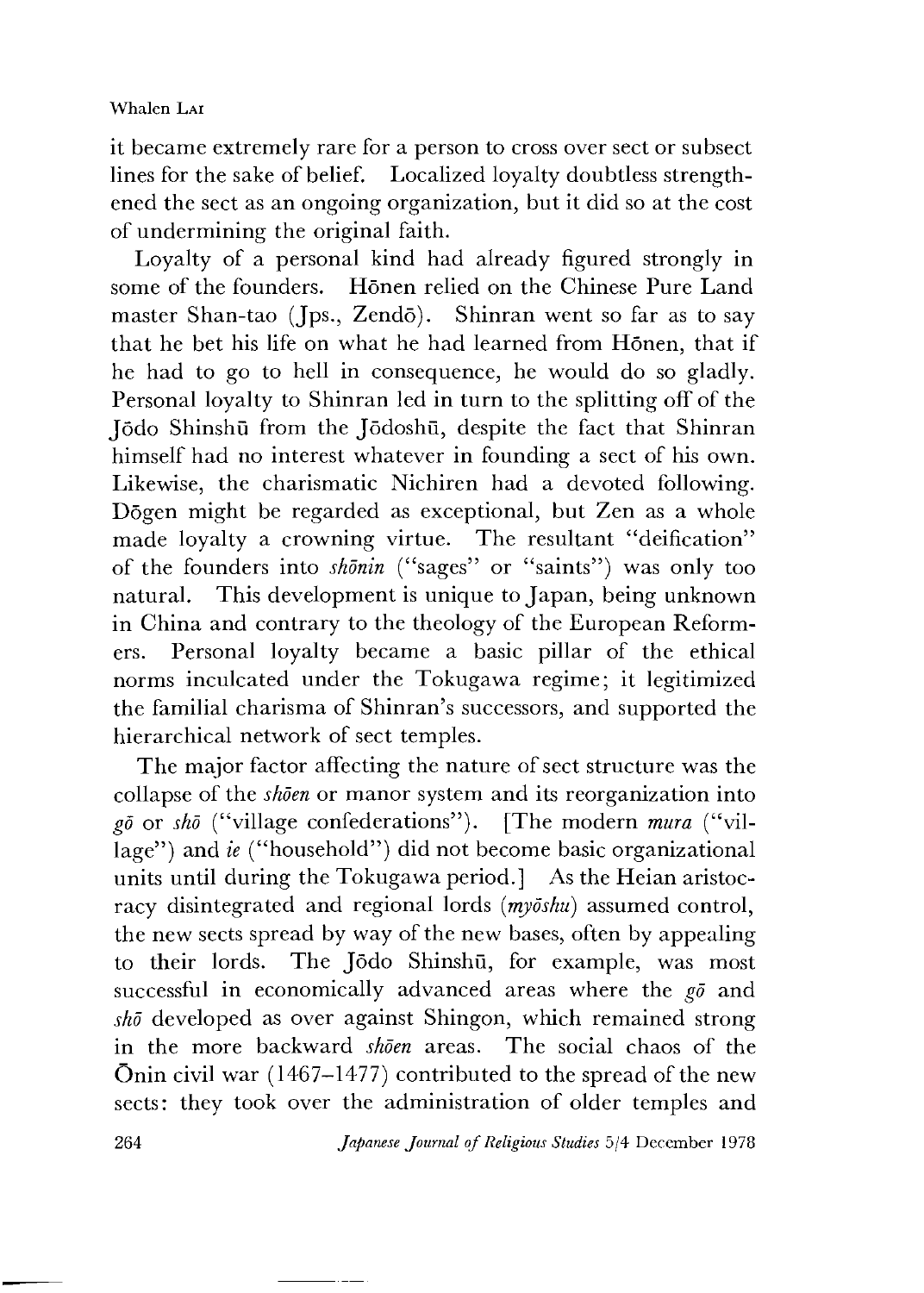established themselves in new localities. Within two hundred years of the Onin War, ninety percent of the Jodo Shinshu temples had found permanent bases. The same holds true of the other Kamakura sects. So effective was their growth and consolidation of local communities into adherents that by the time Tokugawa Ieyasu triumphed over his rivals, Japan had already been parcelled out among the new and old (Kamakura and pre-Kamakura) sects. Henceforth Japan could be neatly mapped in terms of religious affiliations with a completeness that was never possible in China.

The Tokugawa shogunate or military government lent a hand in dividing Japan into parishes. The regime was Neoconfucian, but Ieyasu did not hesitate to make arrangements to be treated as a buddha after his death. He would probably have liked to support his rule with a single ideology, namely, the Confucian, but he learned to accept the Buddhist sects just as he learned to live with the feudal domains *(han)* outside his direct control. He made sure, however, that Christians were banned as subversives, the last *ikki* or peasant revolt suppressed, and the intolerant Nichiren Buddhist sect known as Fujufuse ("neither receive [from unbelievers] nor give [anything but the teaching of the Lotus Sutra]") outlawed. Ieyasu judiciously fanned the schism between the Higashi and Nishi Honganii, the two major subsects of the Jodo Shinshu, in order to keep this powerful group at bay. In his move to curb underground Christians, he required all households to register with Buddhist temples, all temples to declare their sect affiliations, and all temple affiliations to be charted in accordance with a *honmatsu* ("trunk and branch") relationship model. The system whereby each household was required to support a specific temple *{danka seido)* was used as an administrative device to collect government revenues. In short, the government, putting an end to such anomalies as unaffiliated temples or temples of mixed affiliation, helped create a feudal hierarchy within each sect of Japanese Buddhism. In order to keep the established order intact, the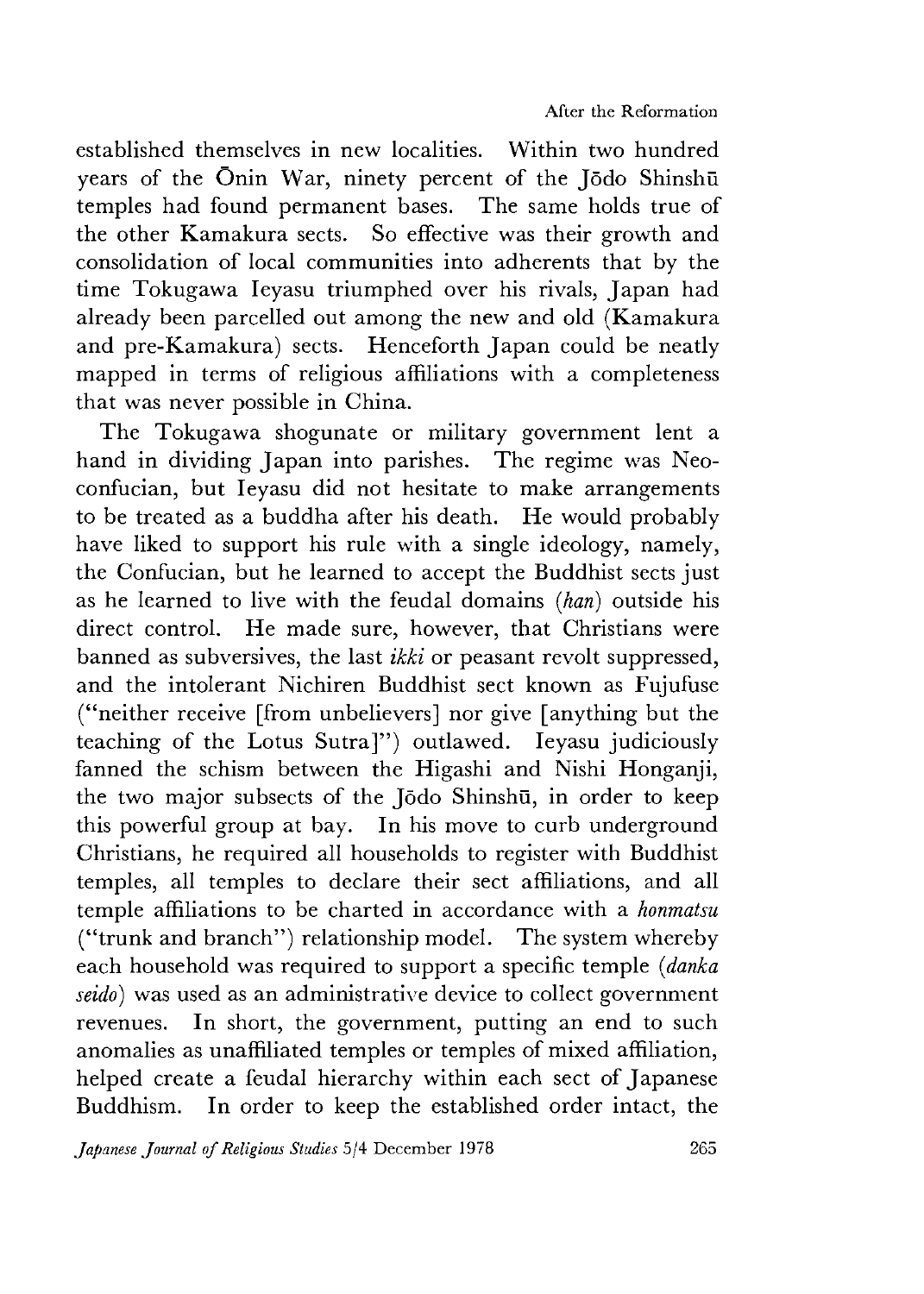### Whalen Lat

sects were prohibited from spreading their faith. No individual could legally transfer from one temple to another. Each *ie* or household, then the basic legal unit of society, belonged generation after generation to a *dankadera* or *bodaiii*, a temple where the household was registered and where, to this day, many ancestral graves are located. The government's policy of requiring religious registration met, in fact, with little resistance, for loyalty to the regional lord and the regional temple was already intrinsic to the formation of the *go* or *shd* that had won their autonomy vis-a-vis the *shoen* and the central authority in Kyoto. Under the relative peace and prosperity guaranteed by the *sakoku* or international isolation policy of the Edo government, Japanese society enjoyed a certain degree of stability. Within the confines of this policy, Buddhism too enjoyed an ambiguous prosperity.

## RATIONALISM AND PIETISM IN TOKUGAWA BUDDHISM

Learning, liturgies, and ancestral services. Tokugawa Buddhism is known not for dynamic innovations but for consolidation and orderliness. The major drive was toward rationalization, and this manifested itself in the intellectual, ritual, and civic realms as sectarian learning, liturgical reform, and familial piety.

Sectarian learning or *shugaku* was a new scholasticism that sought to arrange, codify, and systematize the ideas of the founders. It was the natural expression of a now-established sect that required doctrinal clarity and a large degree of ideological uniformity. It was an activity made possible by a time of stability and by economic support made available to a handful of scholars acting as guardians of a tradition's self-understanding. *Shugaku* was not supposed to "move mountains" or even to inspire people. Its social function was to help legitimize the rising demand for ritualized faith. *Shugaku* was often tediously detailed; the self-serving exegeses of scriptures and patriarchal writings made difficult reading then and make difficult reading now— unless one is interested in shades of meaning in the con-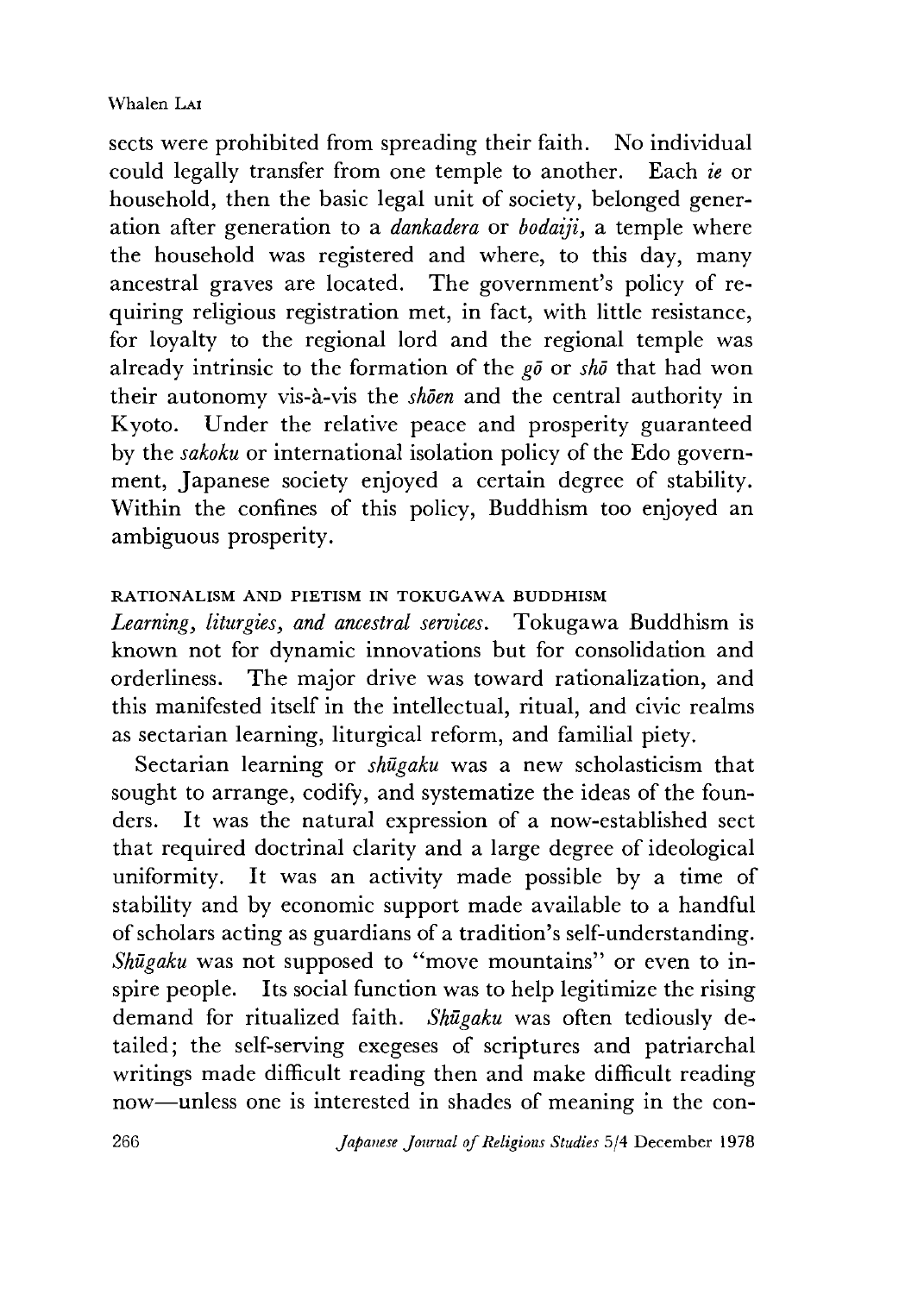cept of *hongaku* ("innate enlightenment"), the many modes of Nichiren "messianic consciousness," etc. But the *shugaku* tradition also produced homilies, liturgical formulae, ritual codes, and religious calendars as well as sect-related festivals, genealogies, and printed scriptures for popular consumption. Such endeavors were important in the day-to-day management of the temples.

The intellectual elite within the sects helped to adapt Kamakura faith, with its expectation of historical crisis, to the new immanental mood of the Tokugawa period. The *mappd* psychology could not be sustained indefinitely; the new order required an affirmation of the world. Ihis is the background for the "innerworldly harmony" that appeared in Rennyo's reformulation of Shinran's *shinjin* ("mind of faith") into *anjin* ("mind of peace"). The *nenbutsu* or chanting of *Namu Amida Butsu* ("Homage to Amitabha Buddha") became less a matter of evil men's surrender to grace and more of a mantra based on the mystery of an a priori union between reciter and recited: *namu* was identified as *ki*, the chanter; *Amida* as *h*<sup> $\bar{o}$ </sup>, the dharma; and *Butsu* as *ittai*, the union of the two. *Namu Amida Butsu* was thus equivalent to *kihd ittai,* the union of the chanter with Absolute Reality. The *nenbutsu* accordingly became a mystical formula used to effect a mystical end. Similarly, the Nichiren sect learned to tone down the militant anger of its founding prophet and to emphasize instead the timeless peace and allencompassing resignation of his last days on Mt. Minobu. This sect not only based itself on the eternal *honzon*, a mandala expressing through ideographs the true object of devotion, but also made much of the doctrine of Three Mysteries (a doctrine attributed to Nichiren but actually of questionable origin). The sects all shared or accommodated themselves to the moral norms of the new feudal order. Filial piety, loyalty, sincerity, dedication, thankfulness, diligence, and contentment were as much Buddhist virtues as they were elements of the Neoconfucian, Shinto, or samurai ethos.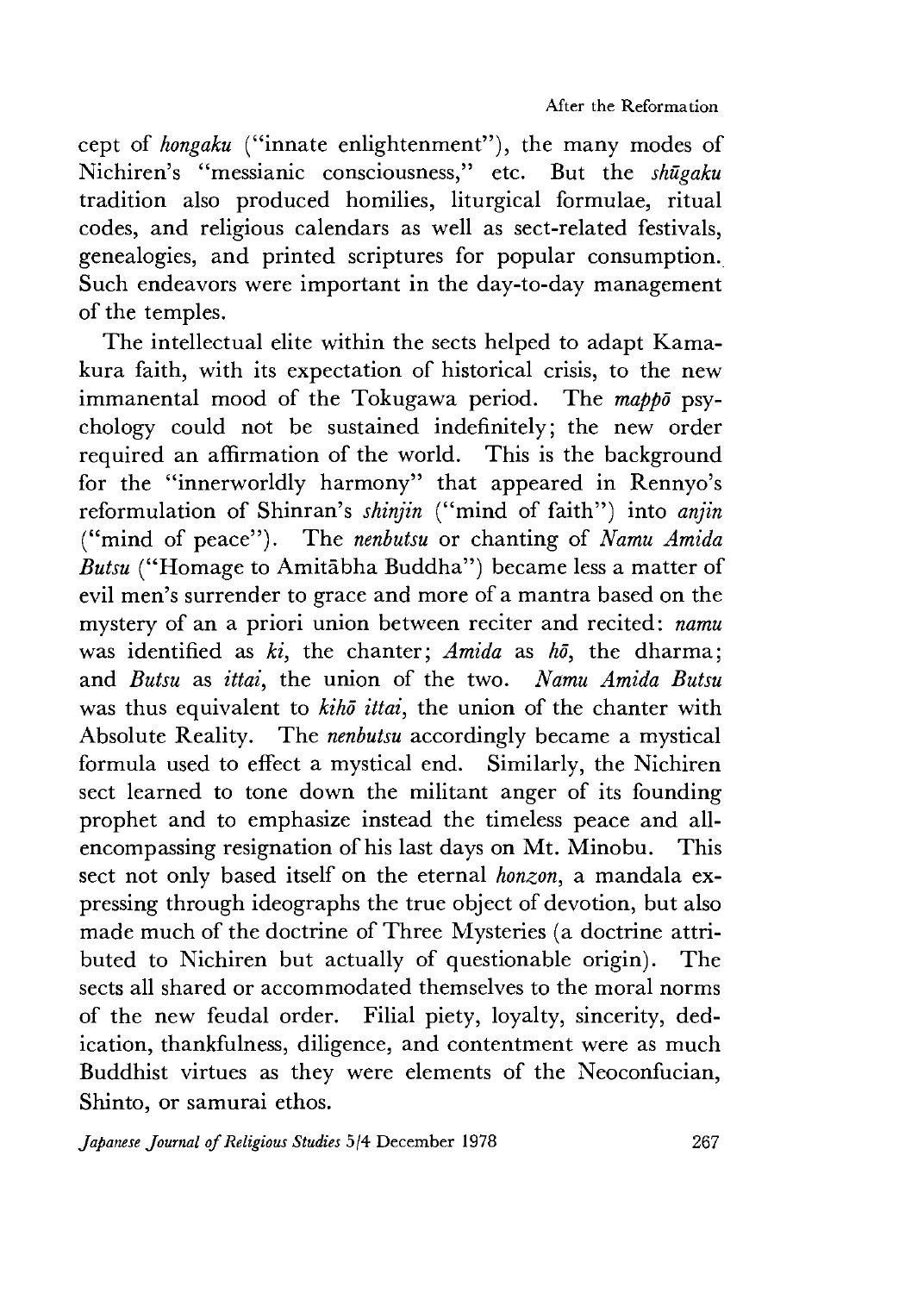Through the system of temple-supporting households established by the shogunate, Buddhism became in effect an arm of the Edo state. This led to a degree of prosperity for the temples, but the Neoconfucian state itself was comparatively free from Buddhist influence. Increasingly, Buddhist thinkers not only had to incorporate Confucian norms so as to make of them Buddhist virtues, they also were thrown, more and more, on the defensive. First, they had to answer the usual Confucian charges against Buddhism. Anti-Buddhist polemics had a long history in China, but the Tokugawa period was the first time in Japanese history when Japanese Confucians were puristic enough to pursue such attacks with vengeance. Second, they had to face the criticisms of the *kogakusha* ("scholars of ancient learning"), of the *kokugakusha* ("scholars of national learning"), and, during the Meiji period, of the Shinto ideologues. All regarded Buddhism as either a foreign import or a betrayal of native faiths—in short, an ''uncalled for" intrusion that Japan could do without. The Buddhist apologists, however, convinced none but themselves. Its only "victory" was to suppress Japanese Christians and foreign Christian missionaries, and this was due primarily to the strong arm of the Edo government. Not until the rise of liberal Buddhism did Buddhist thinkers find it possible to keep pace with the times and shake themselves free of their defensive posture.

Only in one area was Tokugawa Buddhism innovative and successful: the development of a complete liturgical system for funeral services and remembrance of ancestors. For better or for worse, this feature henceforth became central in popular Buddhist piety. My hypothesis, which follows from the work of Tamamuro (1964), is that Buddhist ancestral rites came to be practiced generally only in recent centuries. The ideological foundation for such rites can be traced back as far as 700, the date of the first cremation in Japanese history, but the material factors came into being only in the Tokugawa period and particularly during the seventeenth century. Only a sketch of the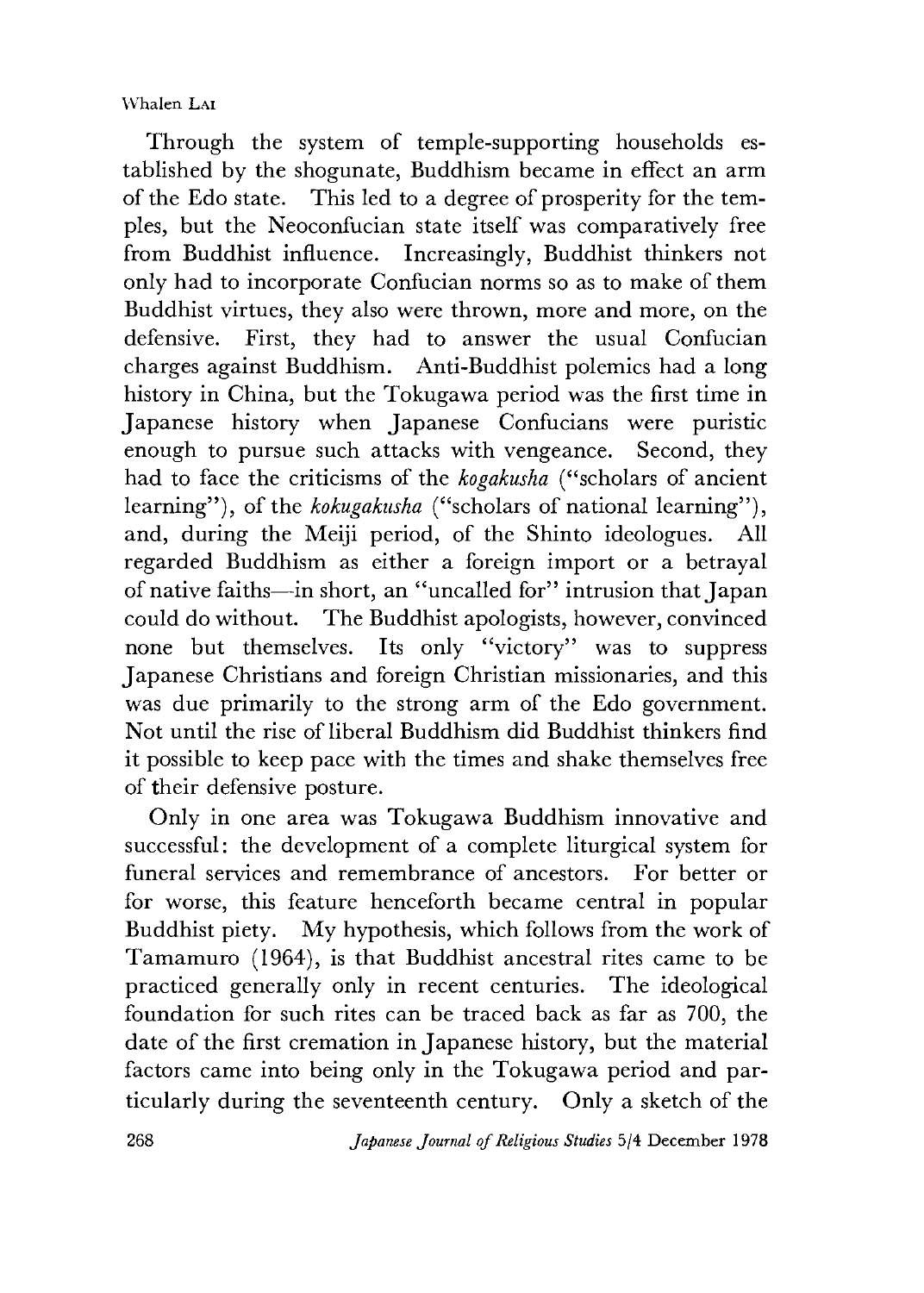developments leading to this result can be offered here.

Hōnen's emphasis on faith as over against works and/or magical rites had the effect of liberating popular piety, but it also undermined a major source of income for the temples. In order to make up this loss, the sects developed various forms of the *bodaisho,* services for the welfare and eventual enlightenment of the departed. This coincided with the cult of patriarchal tombs for the founders of the sects and also with Tokugawa Ieyasu's claim to postmortem status as a buddha. Soon commoners too were looking forward to *djo* or "rebirth in the Pure Land" (though the term is now used as a synonym for death) and to the prospect of becoming a *hotoke* or buddha. This state was judged to have been reached soon after completion of the mortuary rites for pacification of the spirit of the deceased, rites sometimes alluded to through use of the term *jobutsu* ("becoming a buddha"). According to the records showing the functions performed by Zen monks, a clear shift took place from a predominant emphasis on meditation to one of performing mortuary rites. From the fifteenth century on, the traditional practice of "abandoning the dead" in open fields, etc. came to an end. With acquisition of family property, census registrations, and establishment of customs governing inheritance, the commoner could afford and even required an ancestral cult. The sharp rise in the number of commoners' graves after the seventeenth century is a reflection of the widespread adoption of cultic practices relating to the dead among the new, land-holding peasants *(honbyakusho).*

*Pietism and the myokdnin.* The real saints of Tokugawa Buddhism were the *myōkōnin* ("wondrously good people") of the Jōdo shinshu tradition. In reinterpreting faith in Amida, Shinran had changed the focus of attention from the moment of death to the pious life of faith in the here and now. It was not the "hereafter" beyond death but the "henceforth" in life where one found real, sanctified vocation. The "saved" strove to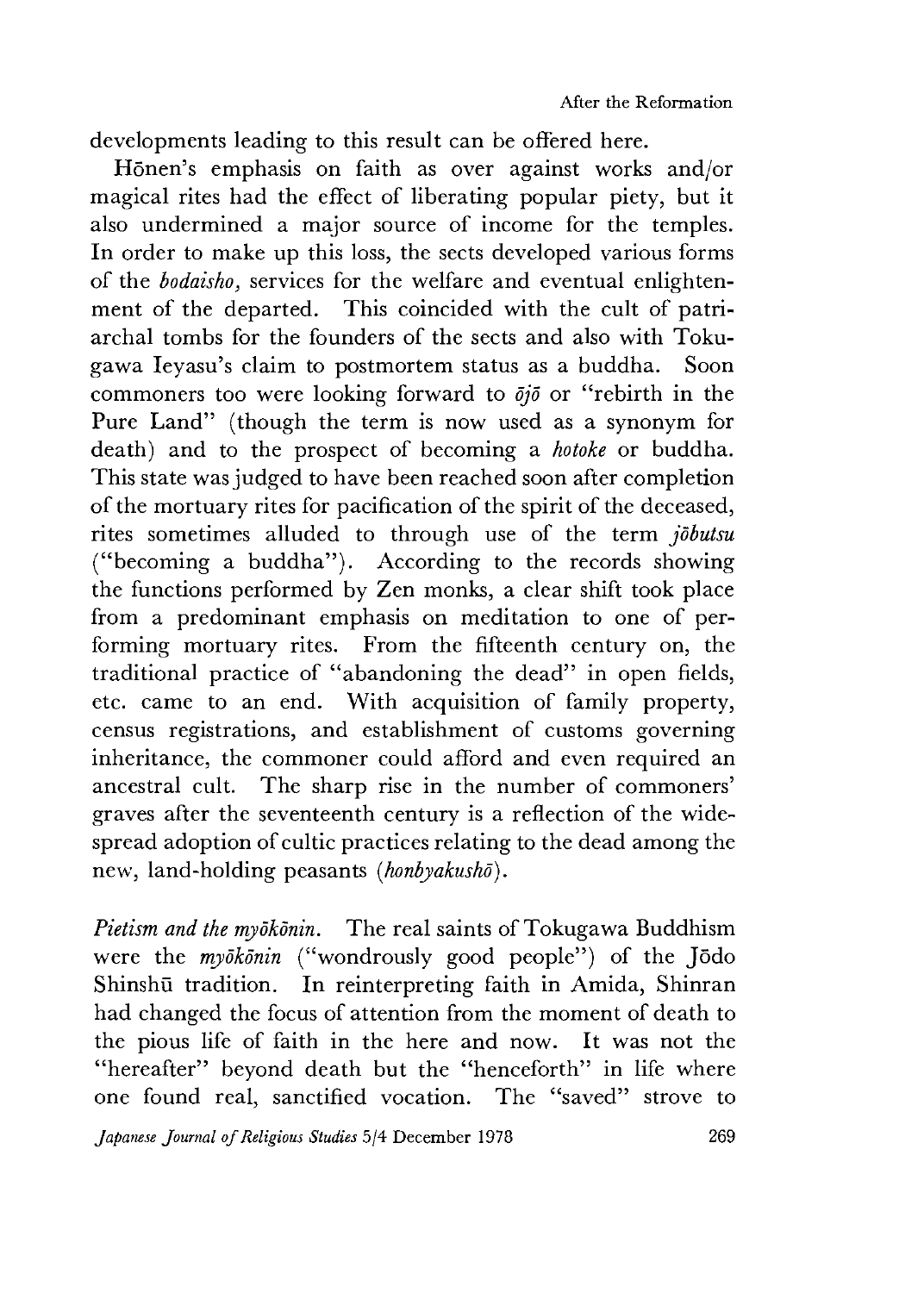make repayment for grace *{hd'on)* within their daily lives. In this way the Jodo Shinshu brought to an end the literary genre of  $\bar{o}i\bar{o}den$  ("legends of rebirth in the Pure Land") and initiated the cult of the *myokonin.*

I suspect that the *myokonin* cult took its inspiration from the genre known as the *shdninden* biographies of founders of Buddhist sects, biographies that invested them with an aura of preternatural wisdom and saintliness. These biographies were later denounced by liberal historians (see below) for having distorted the real personality of the founders— as indeed they did by dressing them in mythic glory. Moreover, the moral ideal the *shdninden* espoused can be thought of as having enhanced feudal values, and one can be critical of the political passivism induced by such pietism. (Pietism in the West has been criticized on much the same ground.) These narratives also included, however, a human and even folklike aspect. They exemplified the pious life in the context of their times. Used as material for moral and spiritual instruction, they inculcated among the common people an unharried, day-to-day gentleness of spirit. The chief exemplars, the saints of this popular piety were the *myokonin.* Some were illiterate peasants, some lowly women. They may not have made political history, but through them the light of Amida shone into the nooks and crannies of everyday life. In their unobtrusive way they were also guiding lights to those who sought the social liberation of the masses, saints to the rising *honbyakusho.*

# THE MEIJI ENLIGHTENMENT AND LIBERAL BUDDHISM

*Reason and humanism.* The Meiji Restoration ended the "ambiguous prosperity" of the feudal temples. The separation of shrine from temple was a blow to the sects, and the three articles making Shinto the national faith and reverence for the emperor a duty constituted a challenge to the Buddhists. There were protests and even a handful of notable martyrs. Buddhism was actually the one organized force that could stand up to the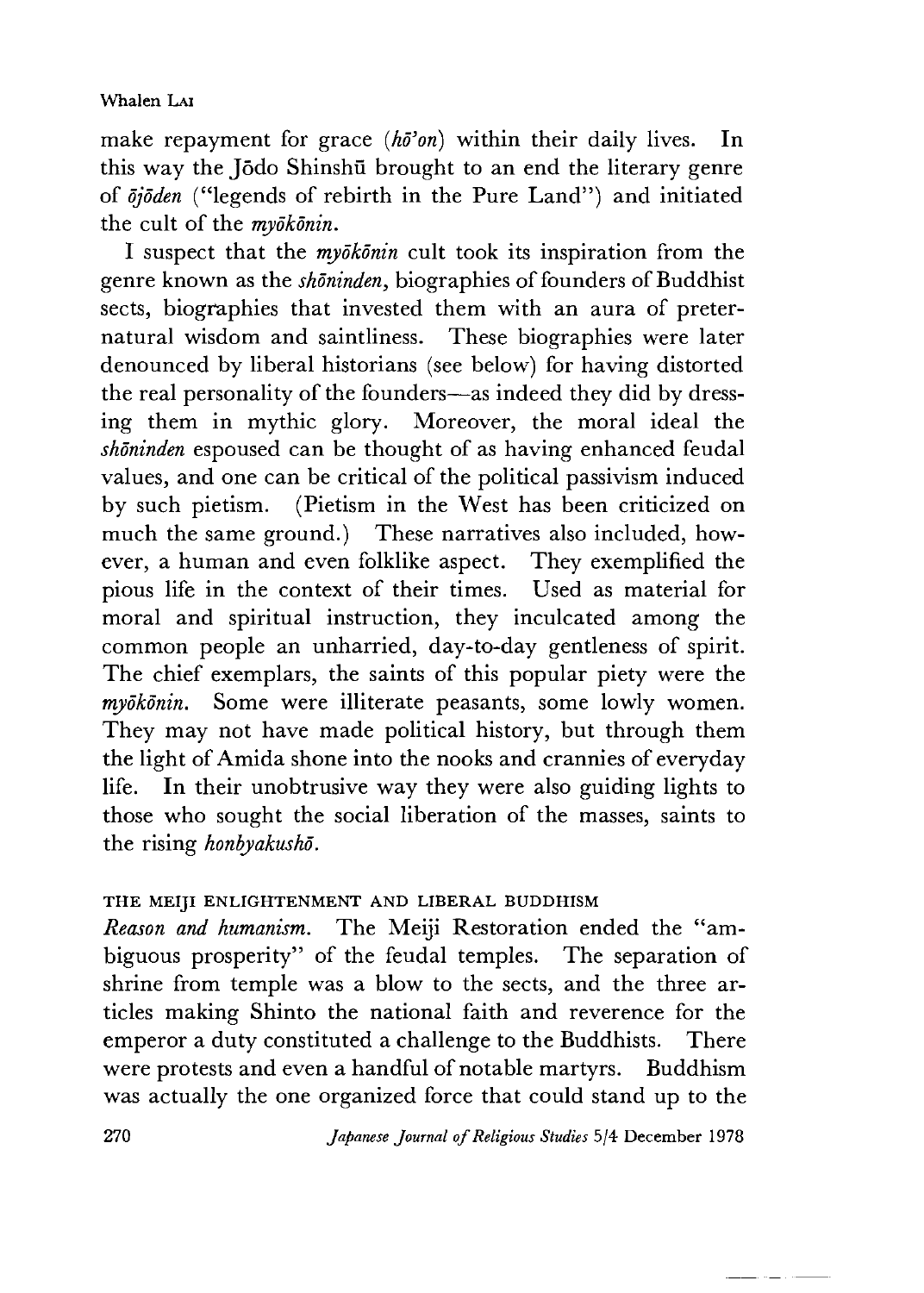government. The tradition of servitude was long, however, and the alternatives were limited. Only in a small sector was there a genuine, revisionist response to the new era. Since those belonging to this sector resembled liberal Christians in outlook and scholarship, I shall call them "liberal Buddhists."

Rational humanism, scientific objectivity, and democratic government were new standards among the liberals. They provided external criteria whereby to judge, evaluate, review, and reformulate traditional creeds and practices. In retrospect liberal Buddhism appears to have been based on somewhat simple assumptions. It assumed that: (a) the essence of Buddhism was rational and humanistic, (b) whatever was otherwise in Buddhism could be attributed to later corruptions, (c) the pristine essence could be recovered, and (d) once recovered, an objective basis from which to resolve sectarian schisms would be in hand.

The early liberals also countered Christian critics and were eager to show through systematic comparison the greater rationality and humanism of Buddhism as over against the prescientific or superstitious elements in theistic Christianity. It mattered little to the liberals that living Buddhist faith in Japan had more idols, spirits, and saviors than Christianity. To a man, the early liberals prided themselves on being rational, critical, and atheistic.

The father of modern Buddhism was Inoue Enryō (1858-1919). His *Bukkyo katsuron joron* [Prolegomenon to a dynamic Buddhist faith] (1889) inveighed against "foolish, barbaric clergy" who were "unlearned, uninformed, and lifeless." This was not an inapt description of a priesthood lost in the backwaters of old routines. By way of alternative, Inoue stated in his preface that he would "trust in that which accords with the philosophical reason of today...and negate that which does not accord with the times." The West he depicted as torn between the dualism of materialism *{yuibutsu)* and idealism *(juishin),* unable to find a resolution. The materialism and idealism were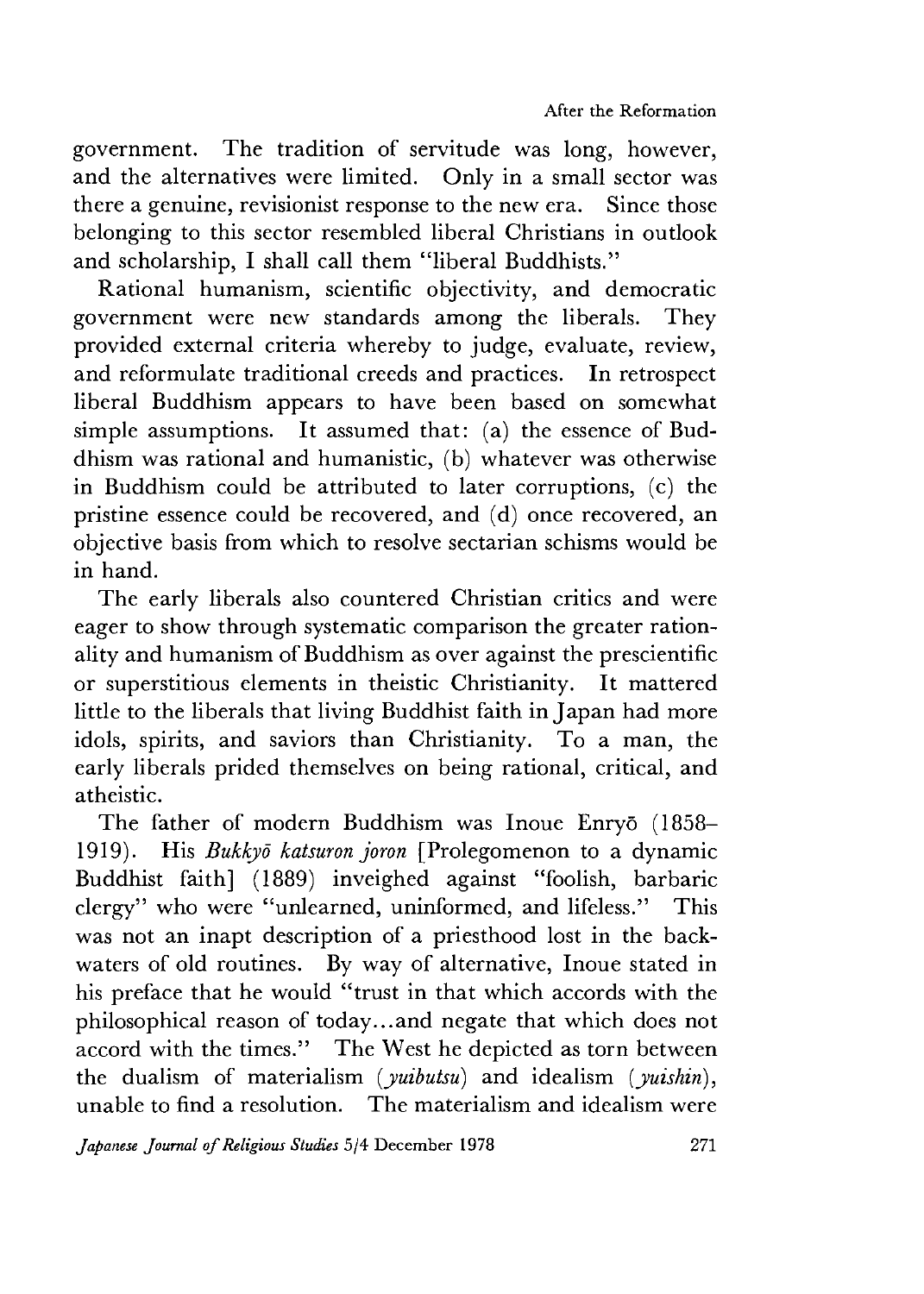### Whalen Lar

Western, but *yuibutsu* and *yuishin* were Buddhist-inspired terms. The solution he proposed was also Oriental. Inoue posited a *yuiri* ("sole principle") that transcended and yet comprehended both mind *(skin)* and matter *(butsu).* The solution was straight out of Kegon philosophy. Inoue included a long defense of Buddhist rationalism and atheism and an attack on the folly of Christian beliefs. He was the first modern Buddhist scholar to make the dharma or universal law of Buddhism relevant and viable in the new age.

Murakami Sensh5 (1851-1929) developed another liberal thesis: there existed in Buddhism a pristine unity prior to the dissensions that marred the one truth. His *Bukkyo toitsuron* [An argument for the unification of Buddhism] (1901) claimed to show the way to restore this unity. For almost thirteen centuries Buddhist tradition in Asia had accepted as authoritative the Five Periods classification scheme developed by Chih $i$  (538-597), founder of the T'ien-t'ai sect in China. The Five Periods were the times that Sakyamuni supposedly set forth all the teachings found in the Buddhist scriptures in a logical sequence up to the final scripture, the *Lotus sutra.* This scheme was Buddhologically determined by T'ien-t'ai ideals and was not historically objective. It was the Lotus *Heilsgeschichte* dressed up as *Historie.* Murakami was objective enough to question its right to be the latter. He then attempted to trace Mahayana to a separate transmission through Kasyapa (Jps., Kashō), a leading disciple of the Buddha. In this way he thought he could account for the true origin of Hinayana and Mahayana Buddhism in the one ascertainable source, the Buddha himself. Murakami, however, merely exchanged the T'ien-t'ai myth for a Zen myth, and unknowingly revived a thesis first suggested by Tao-an in fourth-century China. From a modern perspective, Murakami's *kyohan* or "tenet classification" was premature and he himself misguided.

In his day Murakami's opinion was radical. Committed to the new objectivity, he left his post at the Pure Land academy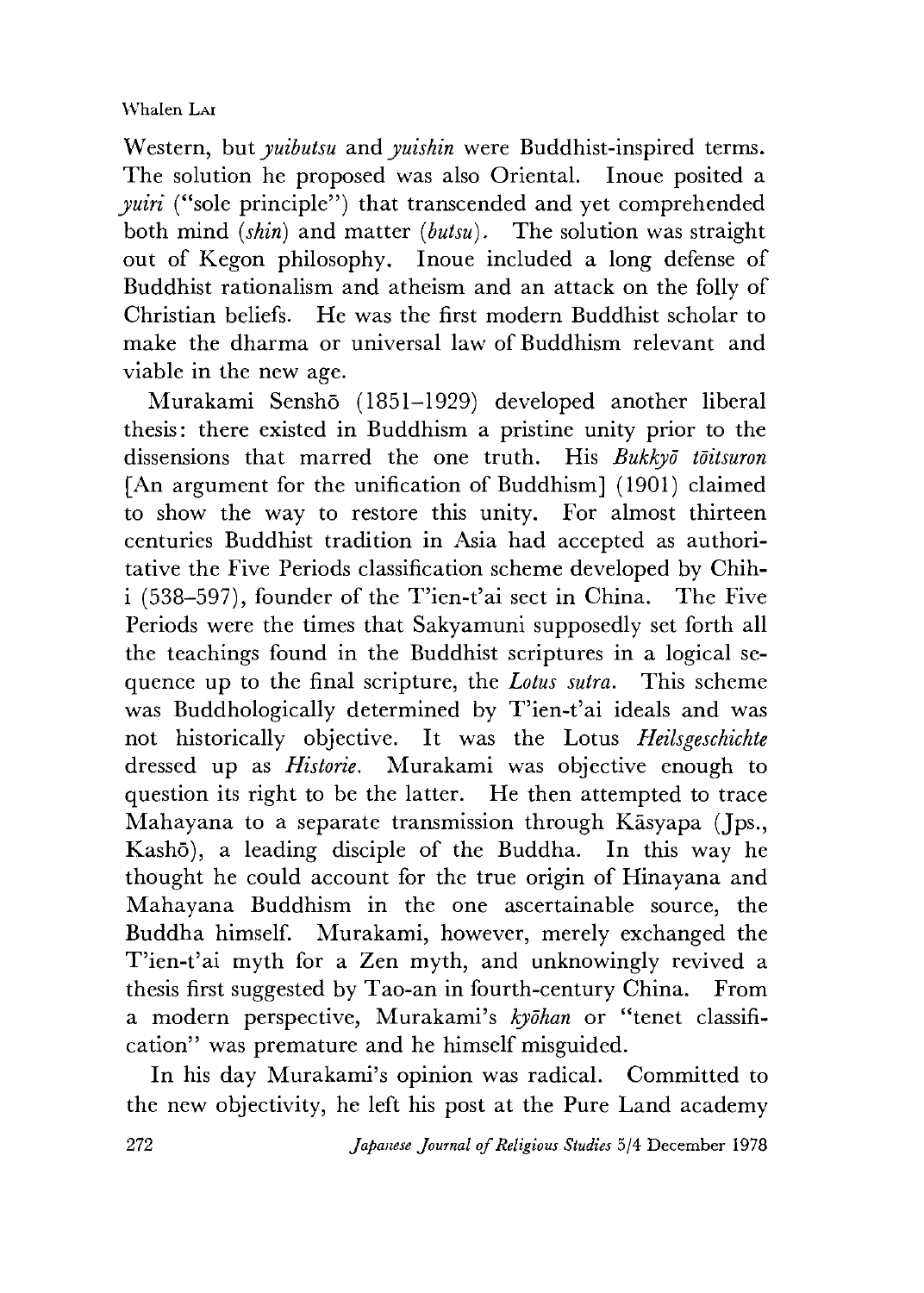(before being asked to leave) and became the first "academic Buddhist." Other liberals like Kaneko Daie were removed from their posts, and the Buddhist university (the term "university" was adopted in this period for the old academies) witnessed some notable strikes and protests. It is to the credit of the sects that Murakami and others were eventually restored to their posts. Murakami was even made president of Otani University. In this way, unlike other Mahayana Buddhist countries in Asia, Japan spearheaded objective scholarship within Buddhism.

Murakami eventually admitted that his 1901 work had been premature, and liberalism tailed to reunite the sects. The dilemma of "academic Buddhists"-a cultured elite in the ivory towers of academia cut off from popular beliefs and rituals as well as from the real source of political power within the established sects— began then and continues largely unchanged to the present day. Murakami, moreover, precipitated yet another controversy.

*Search for the historical Buddha.* The search for the pristine essence of Buddhism, assumed by Inoue and thought to have been traced by Murakami, led inevitably to the problem of the "historical Buddha." The "higher criticism" practiced by the liberals resulted in the thesis that Mahayana Buddhism could not have been taught by the historical Buddha *(daijo hibussetsu*). This charge had already been leveled in the West. Mrs. Rhys Davids of the Pali Text Society was so sure that the rational, humanistic, pristine Buddhist message was represented in the Pali tradition that she deemed Mahayana a later corruption. For admitting this possibility, Murakami too shocked the traditionalists. (Murakami was not really as radical as he was often made out to be by his opponents; he never denied the truth of Mahayana, only its alleged dating.)

Critical scholarship raised other doubts. One of the longest, still unresolved debates has to do with the prestigious *Awakening*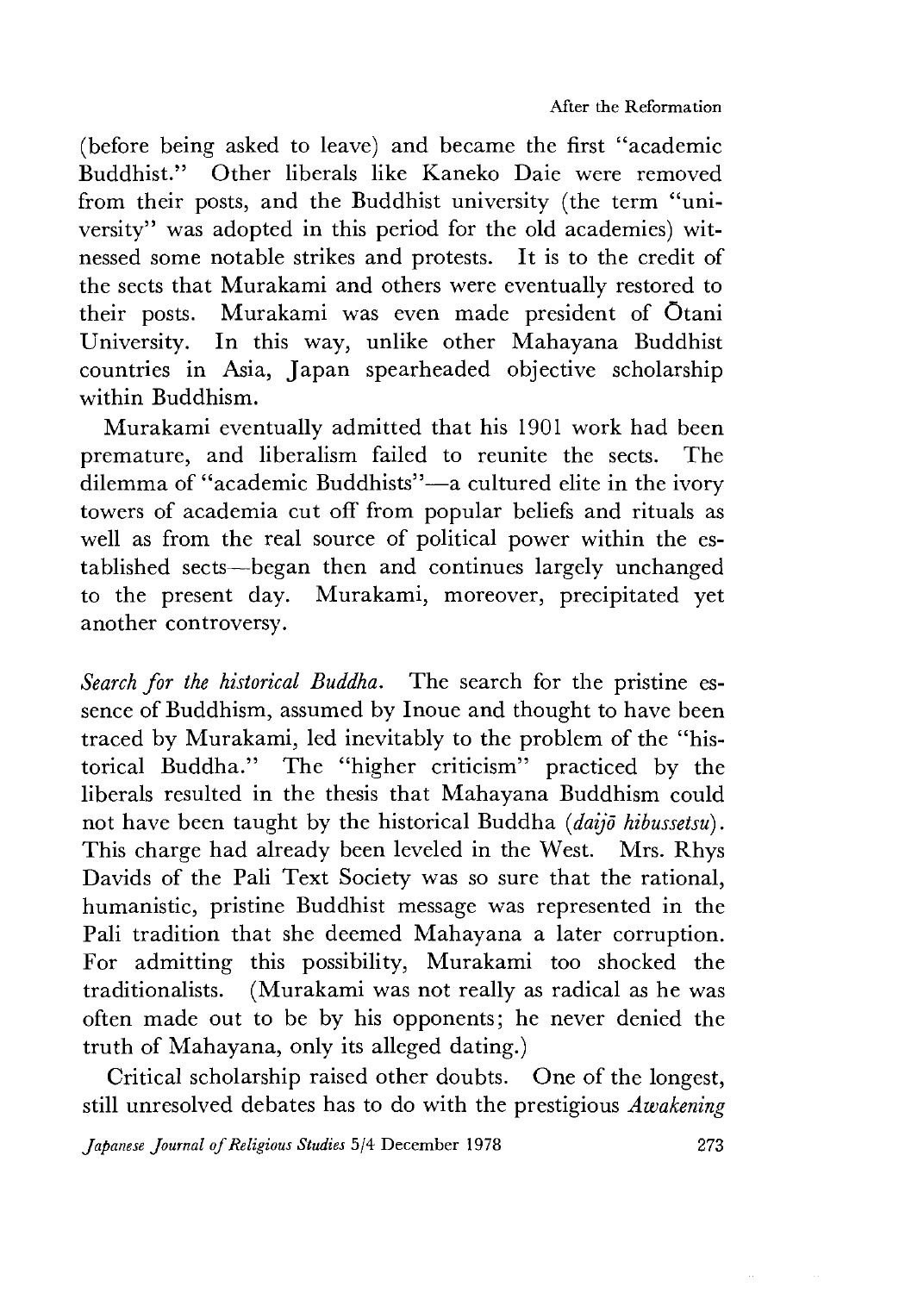of faith in Mahayana, a definitive work on the nature of Mahayana traditionally attributed to Asvaghosa (Jps., Memyo). It was doubtless upsetting, to say the least, to hear that this work might be a Chinese forgery or that its doctrine of "dynamic suchness" might have no precedent in India. Similar dismay must have resulted from the critical view that Amida Buddha and his Pure Land, despite centuries of devotion to Amida in his Western Paradise, may have been a scribal creation that had no grounding in history or objective reality.

It is to the credit of Japanese Buddhism that liberal scholarship is now accepted. Thus the Rev. Ikeda Daisaku, president of Soka Gakkai, can uphold the liberal dating of the *Lotus sutra* but still retain Chih-i's view that this sutra was the culmination of the teachings of the Buddha himself. One may well wonder how these two assertions can be maintained. How can this sutra be regarded as at once the work of the Buddha himself and a compilation by unknown persons long after the Buddha had passed away?

Liberal scholars themselves found a way to answer this question that accords well with the spirit of the tradition. The problem they had to deal with was that of the *aaijo hibussetsu,* the theory that Mahayana does not derive from the Buddha. Their resolution of the problem can only be summarized here.

First of all, liberal Buddhist scholars rejected the thesis of the Pali Text Society that the pristine teachings of the Buddha were to be found only in Theravada or Hinayana Buddhism as represented in the Pali tradition. They justified this rejection on the grounds that the Pali canon itself was of late compilation and that some of the Theravada Pali texts and some of the Mahayana Sanskrit texts were contemporaneous. The Mahayana outlook, they argued, can be traced to pre-Mahayana "liberal sectarian Buddhists" (Skt., Mahāsamghika; Jps., daiten), contemporaries of the Theravadins or "elders." Given that the two positions were coexistent, there is no reason to posit one as earlier or more original. Indeed if, per contra, one were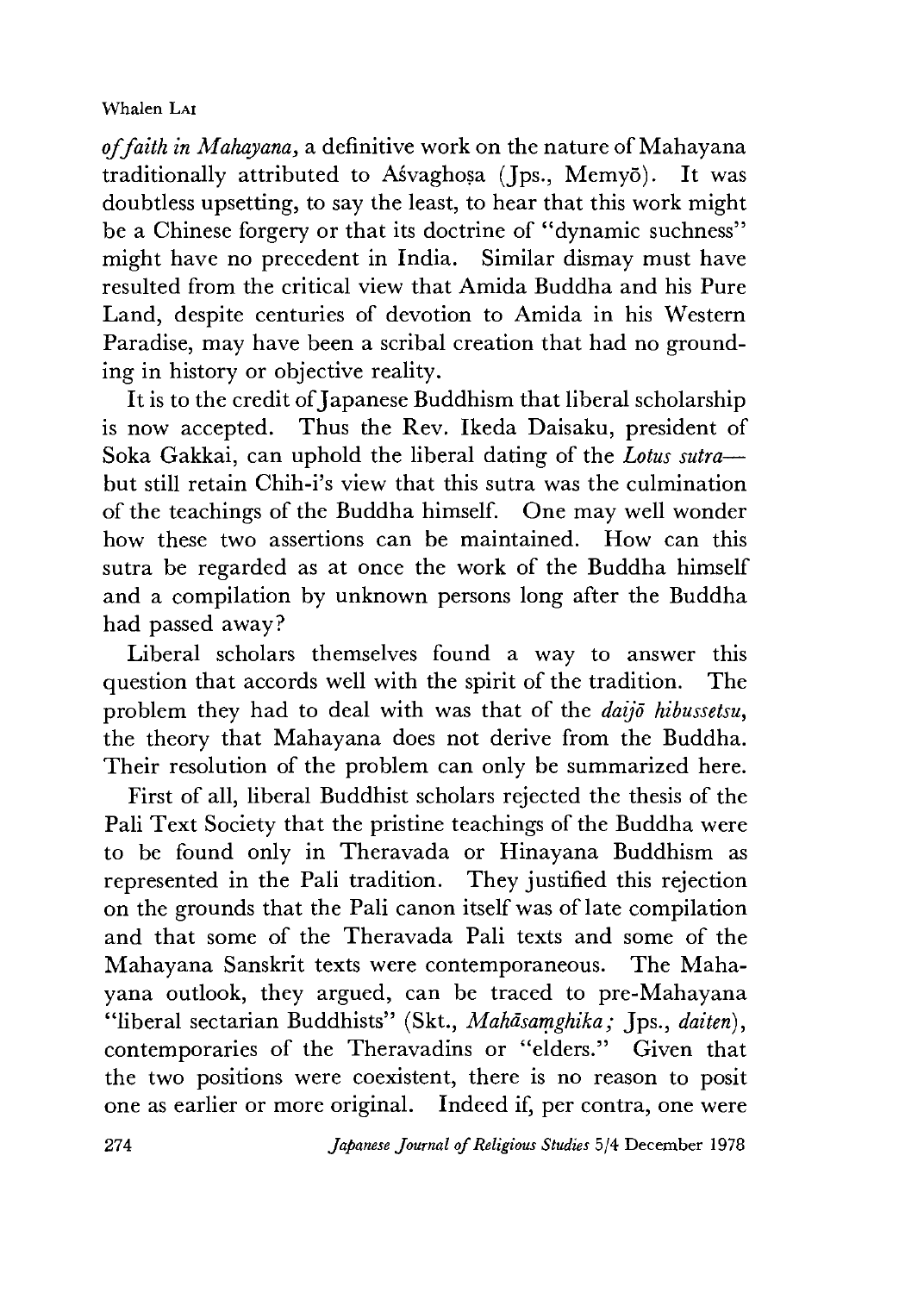to seek nonetheless to prove that one or the other was older, there is reason to select Mahayana as reflecting the original "openness" of the Buddha himself. But instead of speaking of "Mahayana" (the date of which is late, about the first century b.c.),the liberal Buddhists of Japan spoke of *konpon bukkyo* or "basic Buddhism." Basic Buddhism need not imply "primitive Buddhism" (Jps., *genshi bukkyō*). Basic Buddhism represents, rather, the essential core of Buddha's vision, one that can permeate both Hinayana and Mahayana. The two *yanas* ("vehicles") denote smaller and greater expressions of the one Truth. The insubstantiality of phenomena, for example, is a basic tenet. In Hinayana it was expressed in terms of the *anatman* ("no soul") and of the desire for nirvana ("cessation" of the self). In Mahayana the same tenet was expressed in terms of the idea of universal emptiness (Skt., *suriyatd),* the wisdom *not* to seek nirvana as if it were real and substantive, recognizing that even nirvana, like transmigration, is "empty." Another basic tenet is that of interdependent origination. In Hinayana this led to a form of causative analysis, whereas in Mahayana it became the basis for a recognition of cosmic interrelatedness.

The liberal Buddhist search for the historical Buddha did not end in the same way as the Christian quest for the historical Jesus. Mahayana, though grounded in history, is not itself a literal historical faith. *What forms the cornerstone of Buddhist piety is not the specificity of a man called Gautama of the house of Sakya who was born to a woman named Maya, etc" but the trans~ cendental quality of Buddha s enlightenment.* Basic Buddhism, rather than primitive Buddhism, represents the spirit of the dharma. The core essence, not temporal priority, is the fundamental criterion for Truth. "Higher criticism," therefore, did not and could not undermine Buddhist faith as it did for a sizable sector of the Christian community. Controversy over the authenticity of Chih-i's "Five Periods," whether certain key scriptures were forgeries, and whether Mahayana was trustworthy was heated but, in the end, peripheral. Ui Hakuju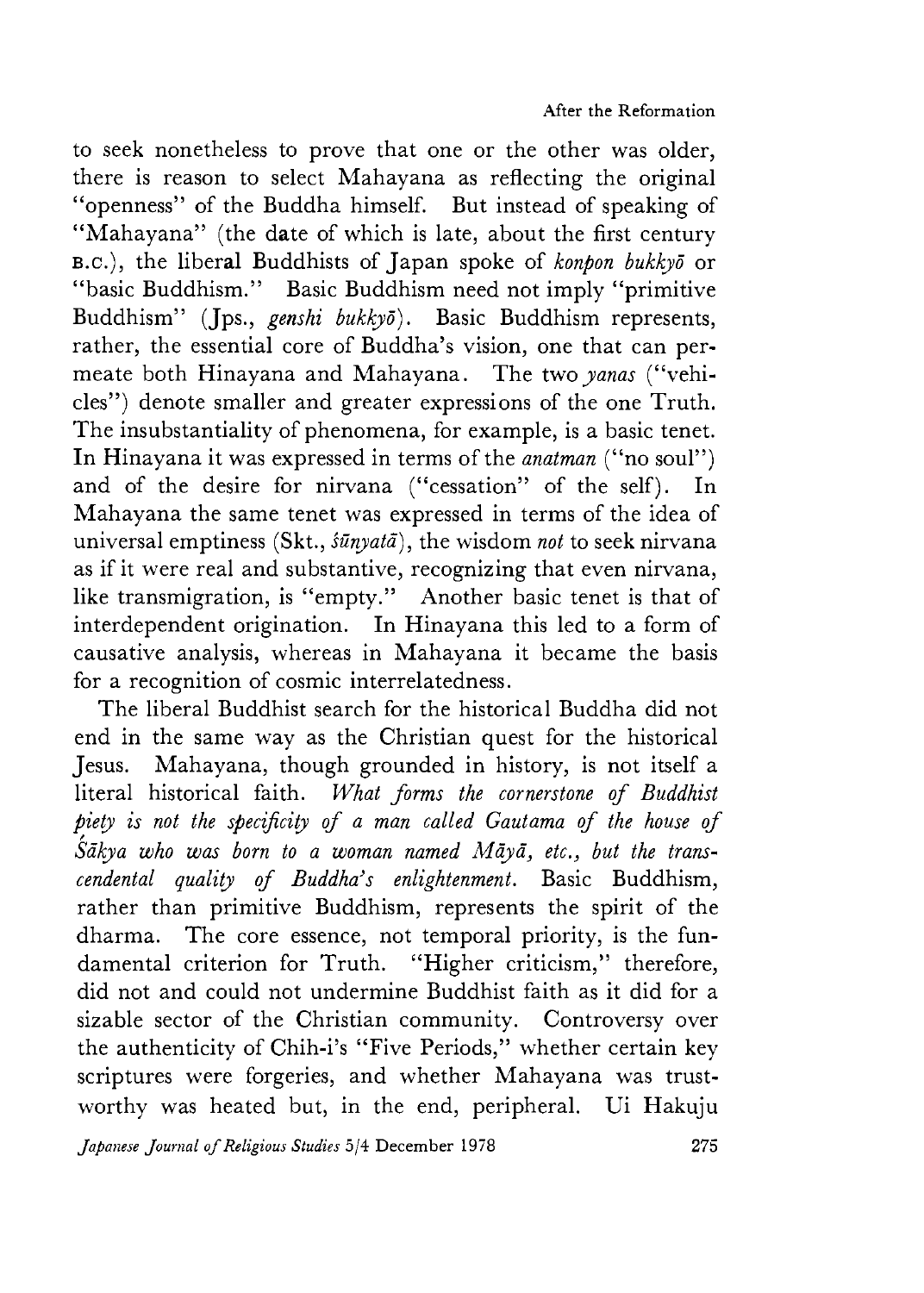aptly summarized and synthesized both the conservative and liberal positions when he said that the "Five Periods" were incorrect historically but valid nonetheless in principle. Truth lies not in origin or authorship. Truth has to do with content.

*Failure of the liberal movement.* Noble as the liberal enterprise was and still is, it was hampered by certain self-imposed limits. It was too rational, humanistic, and elitist. Unable to effect in the sect hierarchy structural changes corresponding to its ideals, it was left to float helplessly adrift. Finally its vocabulary proved malleable enough to serve the interests of rightists who put it to less noble use.

In liberal hands, Gautama the Buddha was too often decked out as a nineteenth century liberal rational humanist living in fifth-century B .C . India. (Jesus suffered a similar metamorphosis at the hands of his liberal defenders.) It is still customary to depict the Buddha as a social critic, a skeptic, an atheist, someone living on the frontier of Brahman culture in East India, fully alert to the racial tensions and social ferment of his time. According to liberal exegesis, the *anatman* ("no soul") doctrine was an oblique critique of Aryan egotism and all other egoism as well. *Pratltya-samutpada* was really the dream of international cooperation in disguise. The Buddha's references to the caste system and his meditative vision of "evenness" were proofs of his democratic idealism and his insight into equalite if not into liberté and fraternité! The liberal recreated the Buddha in his own image.

That he did so is nothing to be surprised at. Even the Kamakura Reformers made use of the sutras for their own purposes from time to time. It is only that the liberal often overlooked other important elements. He stripped the Buddha too bare. The Western scholar most responsible for exposing this onedimensional picture of Buddhism as rational and humanistic is Edward Conze; in present-day Japan the art historian Umehara Takeshi, having rediscovered the tradition of esoteric Buddhism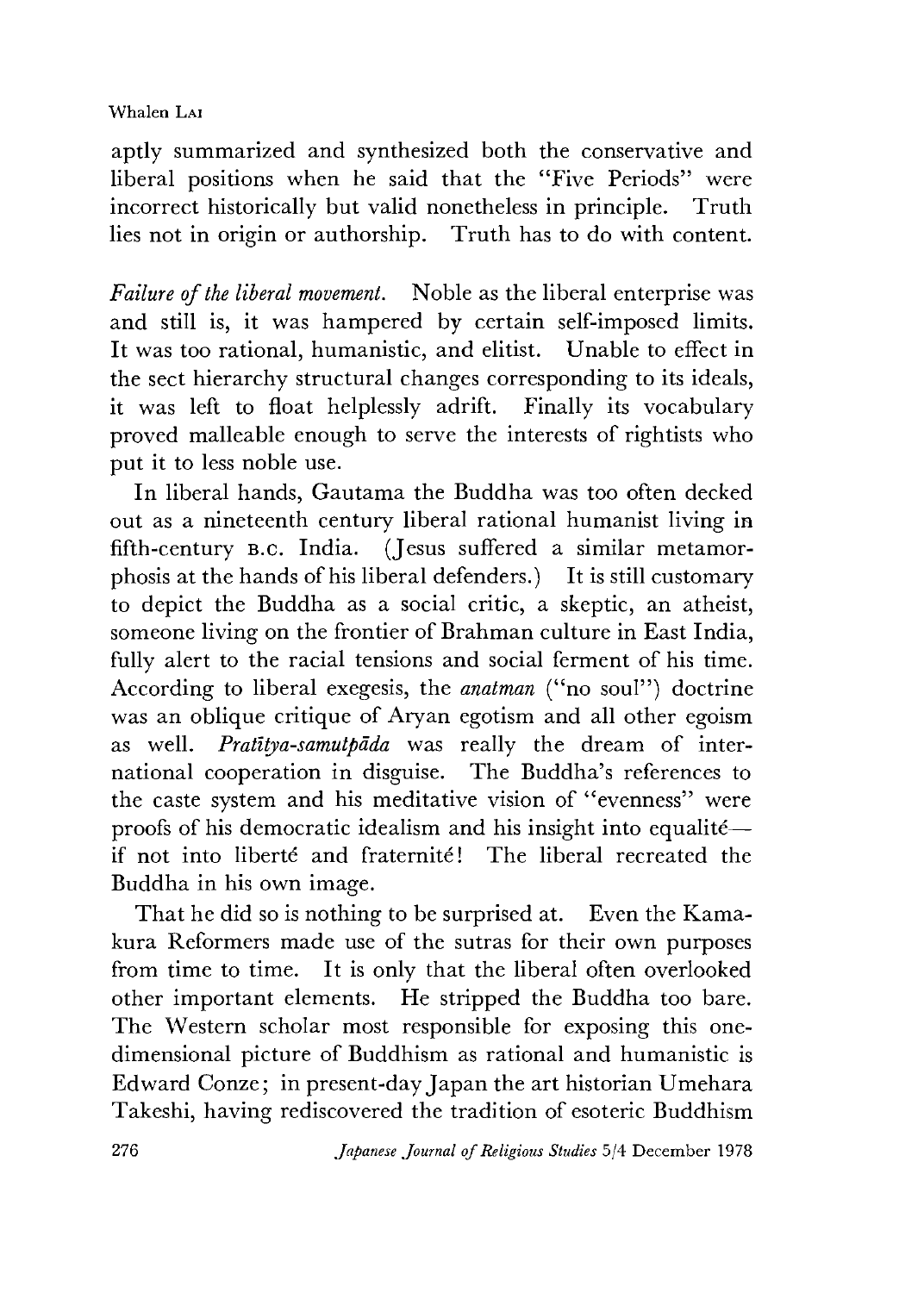(Jps., *mikkyd),* is calling for a similar review of the rationalist bias and a renewed appreciation of the irrational and the mystic in Buddhism.

The greatest weakness of the liberal movement was its limited social influence. Its members worked mainly at universities, spoke largely among themselves, and tended to be overtly or covertly "transsectarian." They looked back to a historical Buddha that few Japanese knew, to a "basic Buddhism" that was an abstraction created by their coterie, and to Sanskrit texts collected by Max Mueller and Nanjo Bunyu whose very titles few could even pronounce. All this resulted in their working ineffectively *outside* the temple structure.

Far more influential was Kiyozawa Manshi, the True Pure Land School reformer who supported the educational reforms that permitted the liberals to teach in the universities. Unlike them, however, Kiyozawa worked *within* the eiven structure. More personal in his synthesis of the agamas and stoicism into his interpretation of the *Tannisho*, he was also more able to appeal directly to True Pure Land followers. His *seishin shugi* ("spiritualism") was direct, somewhat spartan, and indeed a passive kind of escape from immoral and materialistic society. Nonetheless, by example and skillful means, this moderate reformer had more impact than many a higher critic. His philosophy provided for many an inner sanctuary, an oasis of sanity, in an increasingly desolate time as the Showa period  $(1926 - )$ gave rise to fascism and the slow demise of the liberals.

As was the case with Sakaino Koyō's group *Shin bukkyō* ("New Buddhism"), the liberals were generally socialists. During the Showa period polarization between left and right, however, the liberal-socialists were edged out. Among the modern Buddhists, only Senō (1889-1961) openly swung to the left. He decried the capitalist system, denounced the whole structure of the sects, called Kiyozawa's "spiritualism" an escape, and tried to rally young workers and farmers to the cause of his New Buddhist Youth. Seno was jailed and silenced (Lai 1978b).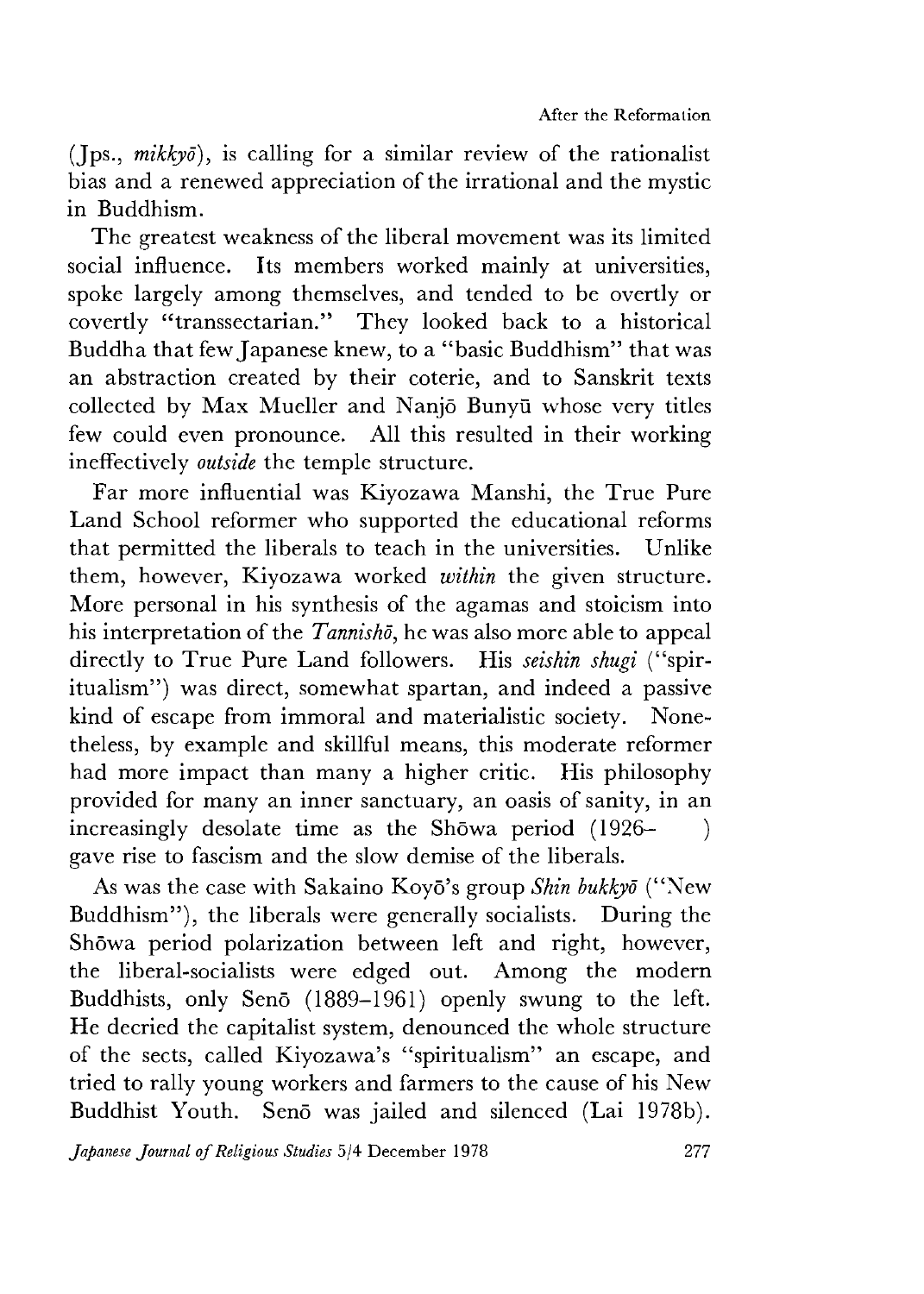His articulateness and the comparative silence of other liberals ended alike in failure.

It is ironic that the liberal vocabulary was easily coopted by rightist Buddhists who supported the imperialist war. "Basic Buddhism" concepts like no-self, interdependence, overarching principle, emptiness, etc. somehow ended up being used in the call to "selfless devotion to an interdependent network that is the Great Asian Empire, overseen by the principle of the divine emperor, to whom the perfect emptying of self and other should be dedicated." The war came. The war went. Nothing like a Barthian soul-searching occurred to change the tone of Buddhist scholarship. Tanabe Hajime^s *Sangedo to shite no tetsugaku* [A confessional philosophy], published just after the war (1945), was sobering, for in it Shinran's realistic appraisal of men as sinful and wretched was carried forward. But if we judge the postwar situation of Japanese Buddhism by the New Religions, many of which are based on the *Lotus sutra* and linked to Nichiren, the mood seems to be rather optimistic.

Soga Ryōjin's *Hōzō bosatsu* [Dharmakāya bodhisattva, or Amida-to-be] (1962) is a near-perfect example of what in the West was called "demythologization." *Hozo,* meaning "dharma-store," was interpreted as *zoshiki,* the "storehouse consciousness" full of good dharmas or elements. Soga reduced the "objective" bodhisattva to the "subjective" inner consciousness in man—a procedure not unknown to traditional scholarship (for example, the Pure Land as "mind only"). Soga thus built a bridge between tradition and modernity for those Buddhists who recognize the importance of scientific analysis as developed in Buddhist Idealism but who no longer see Pure Lands and heavenly hosts as objective.

### BUDDHISM IN POSTWAR JAPAN

*New challenges to the traditional sects.* In the postwar period a series of events posed a serious threat to the old temple organizations. First, the land reform took away sizable blocs of their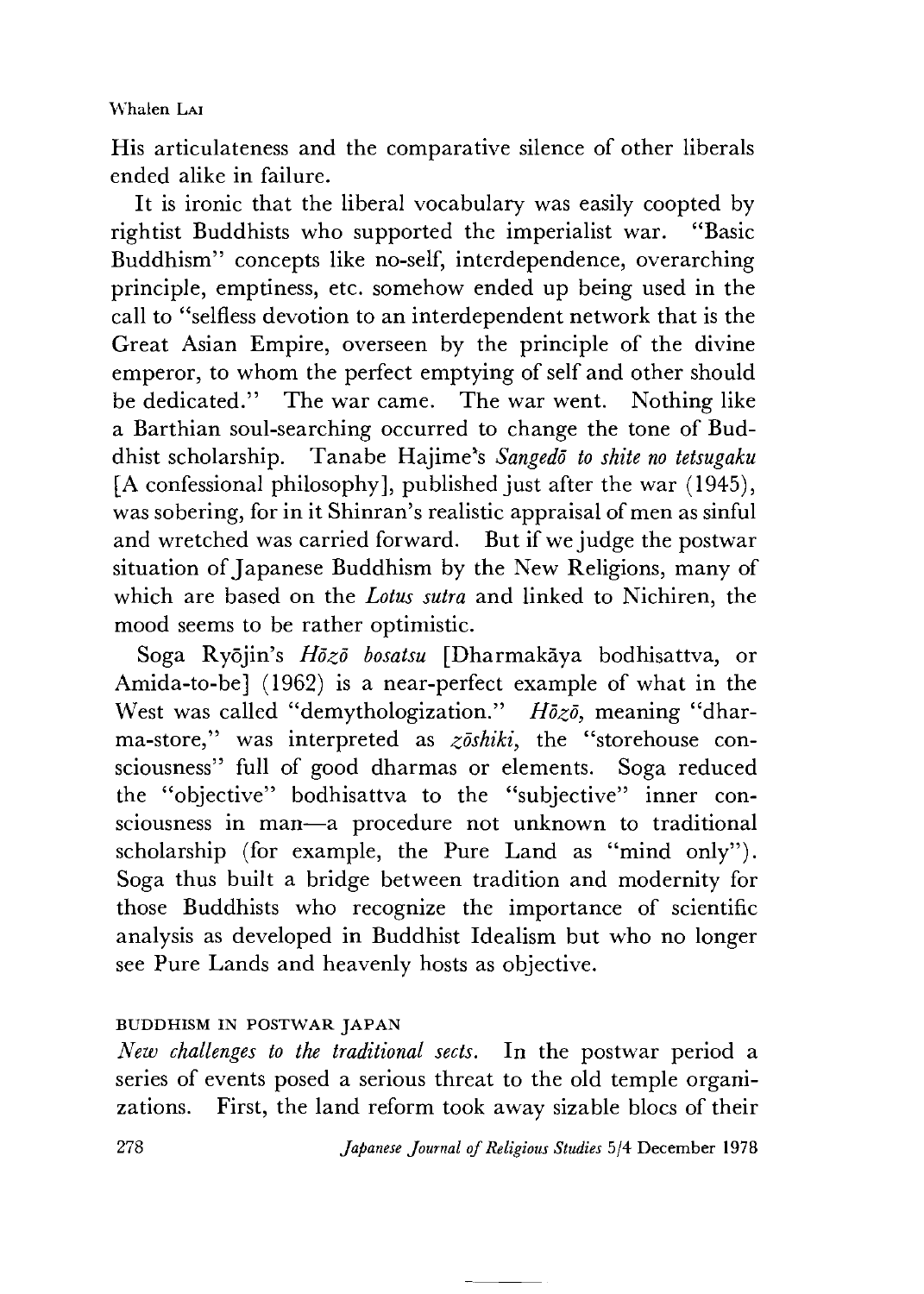land holdings. Second, the *danka* (temple-supporting parish household) system suffered when the law took away the temples' right to control their cemeteries. Third, the new religious freedom made possible the mushrooming of many new cults, which further weakened old loyalties. And fourth, rapid urbanization following the Korean War drained the temples of their rural adherents, many of whom affiliated with the New Religions. The Kamakura sects instituted various movements intended to renew old loyalties and build on the attraction of old traditions. A casual visitor to Japan will still see many temples well kept up as tourist attractions, but he will also notice that many local temples have obviously seen better days.

Though most Japanese still profess to be Buddhists, for many this has long meant only that the priest of their temple was called on to officiate at funerals and memorial services. Most historical accounts of contemporary Buddhism take the prosperity of Tokugawa-period temples as the standard. From that point of view, Buddhism has suffered repeatedly ever since its disestablishment at the beginning of the Meiji period. I do not know if it is possible to speak of "religionless Buddhism" in the same way that Bonhoeffer spoke of "religionless Christianity." I do think, however, that nostalgia for the prosperity typical of the Tokugawa period is hope misplaced. As suggested above, it was the Tokugawa period that took the sting out of Kamakura Buddhism and turned it into the handmaid of feudalism. Liberal attempts to go beyond Kamakura and China to the "basic Buddhism" of India itself managed only to sever the bonds between tradition and faith. Of all the trends in modern Japanese Buddhism, my perspective leads me to suggest that historical study of the Kamakura reformers is the most promising of all ventures.

*The conscience of the reformers.* During the Taishō period (1912-1926), not long after the liberals had begun to study the "historical Buddha," others began to apply the same critical and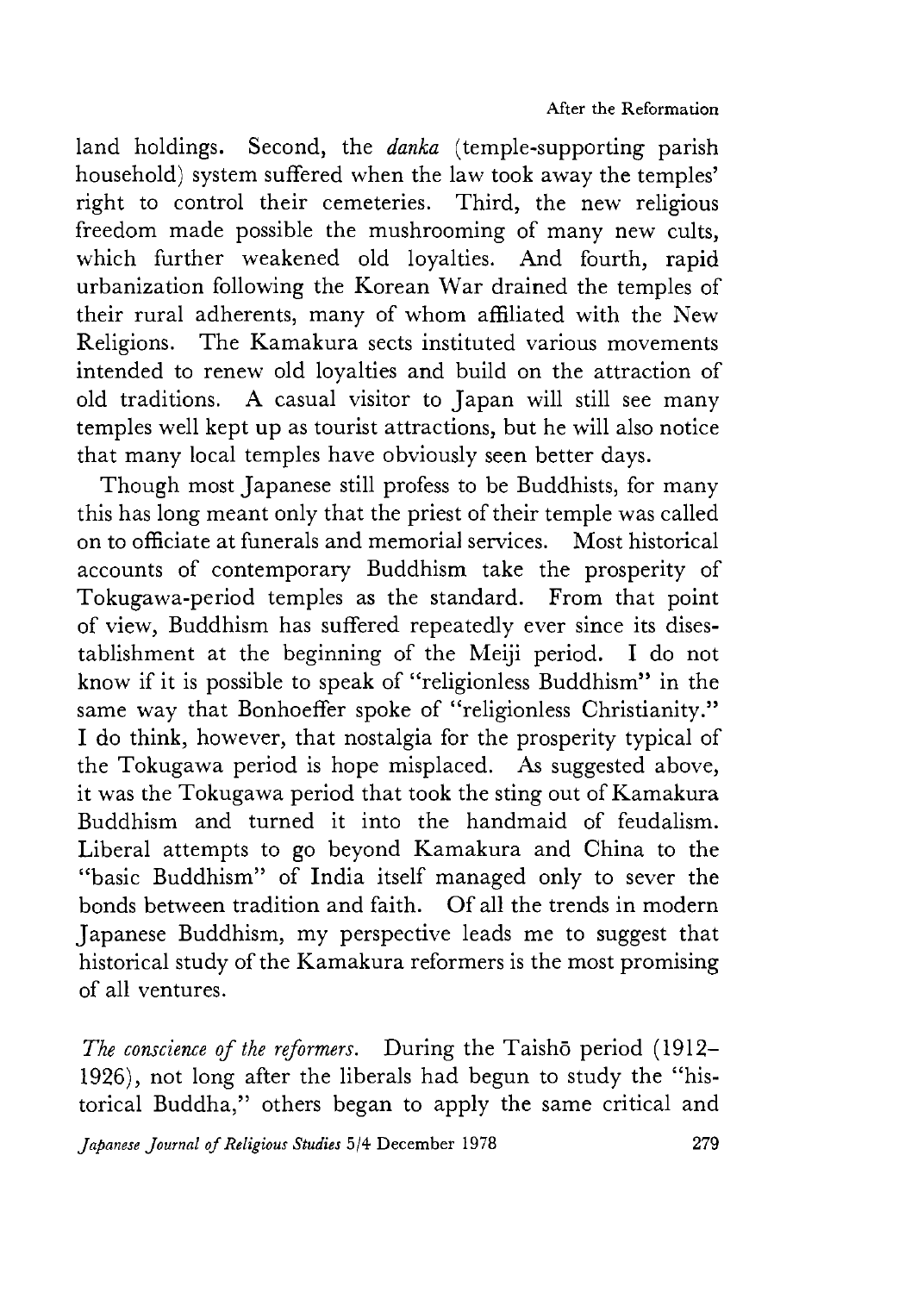sympathetic method to the study of the founding fathers of the various sects of Japanese Buddhism.

Yamada Bunsho wrote on *Shinran to sono kyddan* [Shinran and his community]. One of the contemporary watchwords was "to the human Shinran himself," that is, work through the legends and myths about Shinran to solid, historical facts. Yamada's scholarship was objective, and that objectivity made possible the discovery of Shinran's attitude toward the state an attitude with which Rennyo's "two kingdoms" theory was by no means congruent.

Yanagi Muneyoshi's *Ippen shōnin* [Ippen the sage] (1955) was another historical treatment of a figure often overlooked by historians because the sect he founded, the Jishū, never cared much for organization.

Even Suzuki Daisetz helped to uncover minor Zen schools like that of Banke, schools too readily ignored by traditional sectarian orthodoxy. Kaneko Daie turned his attention to various True Pure Land heresies collectively known as *ianjin* of which he made an empathetic study. Anesaki Masaharu undertook a study of Nichiren in his *Hokkekyd no gydja Nichiren* [The Lotus sutra ascetic Nichiren] (1916).

Together, these studies resurrected the crisis and the faith of the Kamakura reformers. Since these reformers are well known to the Japanese and since humane feeling *{ninjd)* may well be the key medium through which to inculcate the values by which people live, such historical works just might open the way to a "religionless" Buddhist faith in Japan.

Historical scholarship alone, however, does not guarantee an authentic picture of the Kamakura giants. There have been fashions and fads in the past, and some will doubtless be in vogue in the future. Anesaki recalled his own unpopular approach to Nichiren in the preface of his work when it was reprinted in 1932:

> Up to the very end of the Taisho period, the naturalistic interpretation had predominated.... From that perspec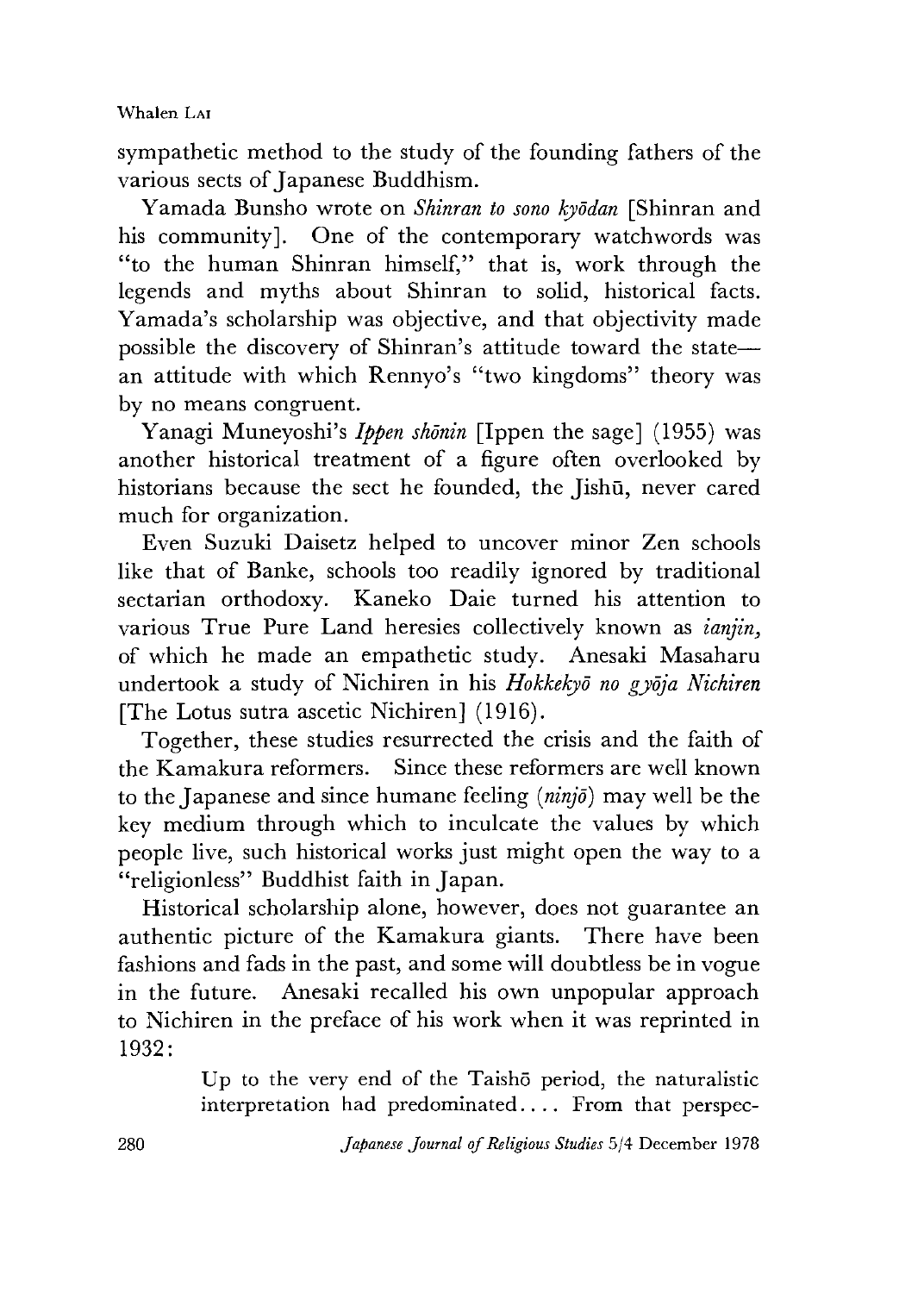tive, the reformers were depicted in the form of biographies or novelettes with a focus on their frailties. Since that time, the tendency has been the opposite: to depict them as supermen in overflowing glory. These two successive styles can also be seen in studies of Nichiren. The first made Nichiren out as another Shinran, a sickly introvert and a noble failure. Later he was seen as a patriot and superhuman prophet....

Sixteen years ago, when I first presented this study, I departed from both positions as well as from sectarian understandings. I underlined, on the one hand, Nichiren in his penance and activism as the one commissioned by the Buddha to engage in religious austerities in order to battle against evil.I underlined, on the other hand, his role as the sage who revived the spirit of the original Buddha. I described these two aspects in their intricate dialectics. I was then criticized for doing so. Since then, after further research, I am even more convinced of the correctness of my perspective (Nakamura et al. 1978, pp.  $11-12$ ).

The search for the original Nichiren—or Shinran, Hōnen, or Dogen—may never end. A personal pilgrimage to confront these living ideals of the not-too-distant Japanese past should, however, always be fresh and instructive. Unlike the search for the historical Buddha who is so largely lost in myth, these searches for the reformers in their Japanese setting are more realizable. More than doctrines, creeds, or the legend-surrounded *shonin* images, these eminent figures of Japanese humanity should withstand the test of time.

In this way, the spirit of the Kamakura reformers can and will live on in the hearts of modern Japanese people. This spirit can still instruct men in the true Buddhist way of life. In this way too, the uniqueness of a religious tradition can be appreciated for what it is.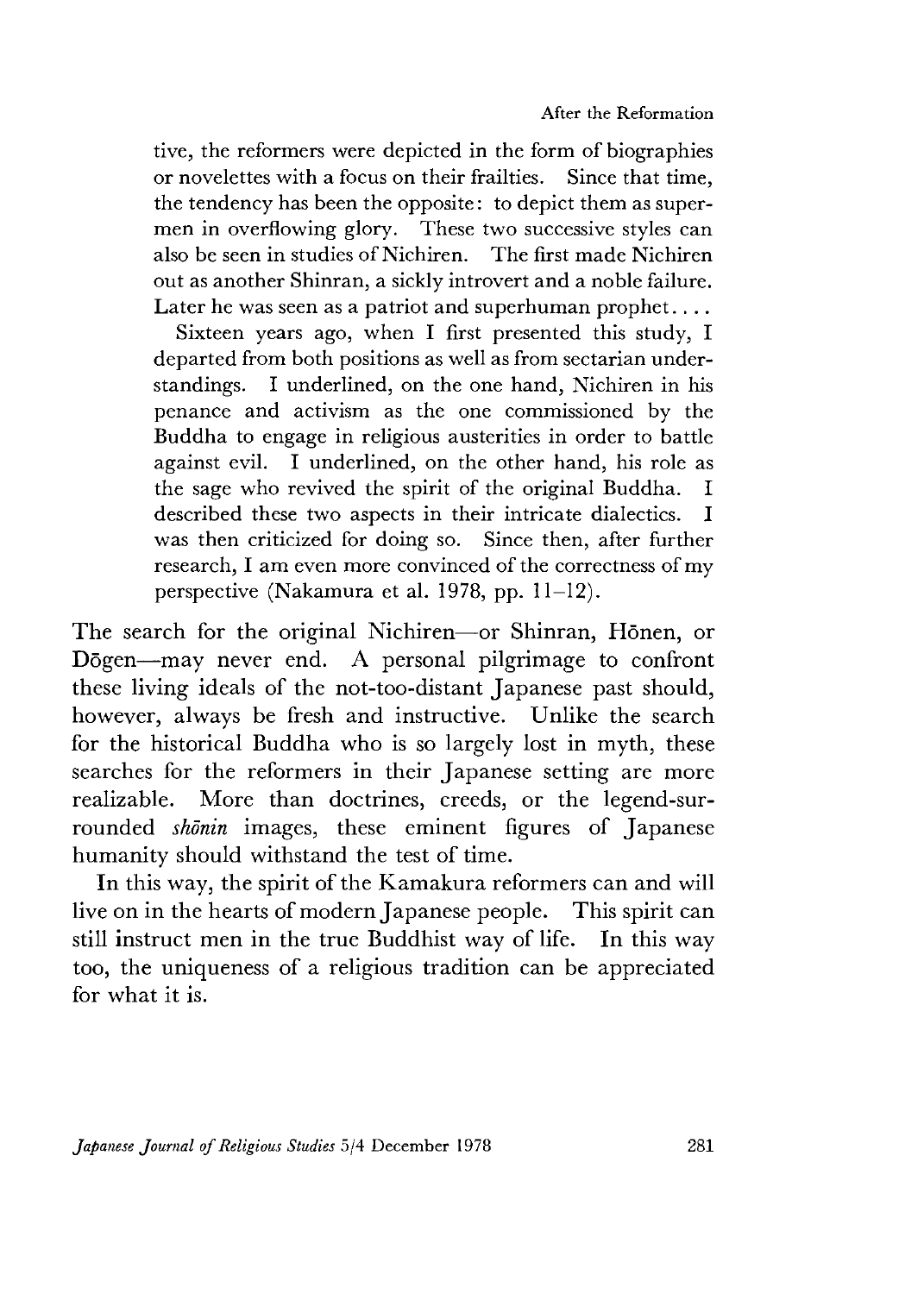# **GLOSSARY**

| anjin 安心                | Memyō 馬鳴                     |
|-------------------------|------------------------------|
| bodaisho 菩提所            | Myōe 明恵                      |
| Chih-i (Jps., Chigi) 智顗 | myokonin 妙好人                 |
| daijo hibussetsu 大乗非仏説  | $m$ võshu 名主                 |
| daiten 大天               | ninjō 人情                     |
| danka seido 檀家制度        | ōhō 王法                       |
| genshi bukkyō 原始仏教      | öjöden 往生伝                   |
| hokke ikki 法華一揆         | Rennyo 蓮如                    |
| honbyakushō 本百姓         | seishinshugi 精神主義            |
| hongaku 本覚              | Senō Girō 妹尾義郎               |
| honmatsu 本末             | Shan-tao (Jps., Zendō) 善道    |
| hō'ō 法皇                 | shinjin 信心                   |
| Hui-yūan (Jps., Eon) 慧遠 | shōnin 上人·聖人                 |
| ianjin 異安心              | shūgaku 宗学                   |
| ikkō ikki 一向一揆          | Tao-an (Jps., Dōan) 道安       |
| Kashō 迦葉                | T'ien-t'ai (Jps., Tendai) 天台 |
| kihō ittai 機法一体         | Ui Hakuju 字井伯寿               |
| kogakusha 古学者           | Umehara Takeshi 梅原猛          |
| kokugakusha 国学者         | <i>yuibutsu</i> 唯物           |
| konpon bukkyō 根本仏教      | yuiri 唯理                     |
| kyōhan 教判               | yuishin 唯心                   |
| Mappo tomyoki 末法燈明記     | zōshiki 蔵識                   |
|                         |                              |

## REFERENCES

| ANESAKI Masaharu 姉崎正治        |                                                         |
|------------------------------|---------------------------------------------------------|
| 1910                         | Konpon bukkyō 根本仏教 [Basic Buddhism].                    |
|                              | Tokyo: Yōtokusha.                                       |
| HORI Ichiro 堀一郎 et al., eds. |                                                         |
| 1972                         | Japanese religion: A survey by the Agency for           |
|                              | Cultural Affairs, ABE Yoshiya 阿部義哉 and                  |
|                              | David REID, transls. Tokyo: Kodansha In-                |
|                              | ternational Ltd.                                        |
|                              | IENAGA Saburo 家永三郎, AKAMATSU Toshihide 赤松俊秀, and TAMA-  |
| 282                          | Japanese Journal of Religious Studies 5/4 December 1978 |

 $-1$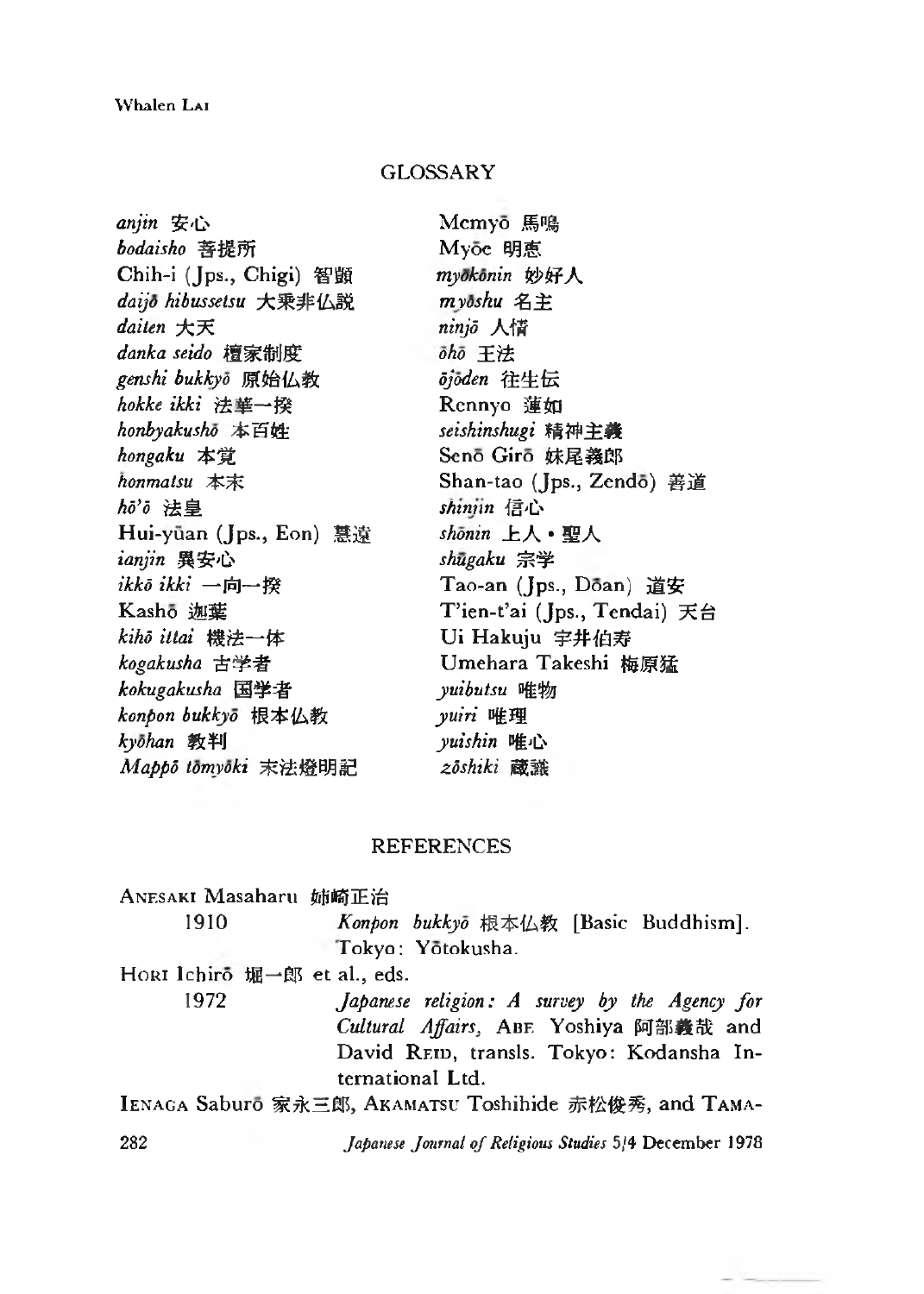| MURO Taijō 圭室諦成, eds.          |                                                                                     |
|--------------------------------|-------------------------------------------------------------------------------------|
| 1967                           | Nihon bukkyōshi 3: Kinsei, kindai hen 日本仏教                                          |
|                                | 史 3: 近世·近代篇 [History of Japanese Bud-                                               |
|                                | dhism, vol. 3: The late Tokugawa and mod-                                           |
|                                | ern periods]. Kyoto: Hōzōkan.                                                       |
| JOHNSTON, Gilbert Lee          |                                                                                     |
| 1972                           | Kiyozawa Manshi's Buddhist faith and its                                            |
|                                | relation to modern Japanese society. Ph.D.<br>diss., Harvard University.            |
|                                |                                                                                     |
| KASHIWAHARA Yusen 柏原祐泉<br>1969 |                                                                                     |
|                                | Nihon kinsei, kindai bukkyōshi no kenkyū 日本近世·<br>近代仏教史の研究 [A study of late Tokuga- |
|                                | wa and modern Japanese Buddhist history].                                           |
|                                | Kyoto: Heirakuji.                                                                   |
| LAI, Wai-lun Whalen 黎惠倫        |                                                                                     |
| 1976                           | The sectarian beginnings of the Jodoshū:                                            |
|                                | An analysis of Honen's Senchaku hongan nen-                                         |
|                                | butsushū. Paper read at the national con-                                           |
|                                | ference of the American Academy of Religion.                                        |
| 1978a                          | existentialist critique<br>Essentialist and<br>οf                                   |
|                                | Hōnen's Nenbutsushū. Paper read at the                                              |
|                                | national conference of the American Academy                                         |
|                                | of Religion.                                                                        |
| 1978b                          | History and prophecy in Mahayana: Seno'o                                            |
|                                | Girō, Buddhist Marxist. Paper read at the                                           |
|                                | First International Conference of Buddhist                                          |
|                                | Scholars.                                                                           |
| 1978c                          | The plebeianization of the elite style of death                                     |
|                                | and rites. Paper read at the national con-                                          |
|                                | ference of the American Academy of Religion.                                        |
| MANO Shōjun 直野正順               |                                                                                     |
| 1964                           | Bukkyō ni okeru "shū" kannen no seiritsu 仏教に                                        |
|                                | おける「宗」観念の成立 [Development of the                                                     |
|                                | "sect" concept in Buddhism]. Tokyo: Ris-                                            |
|                                | shō.                                                                                |
| MASUTANI Fumio 增谷文雄, ed.       |                                                                                     |
| 1973                           | Nihon shisō taikei 35: Kinsei bukkyō no shisō                                       |
|                                | 日本思想大系 35: 近世仏教の思想 [Systems of                                                      |

*Japanese Journal of Religious Studies* 5/4 December 1978 283

 $\sim -1$ 

- 2